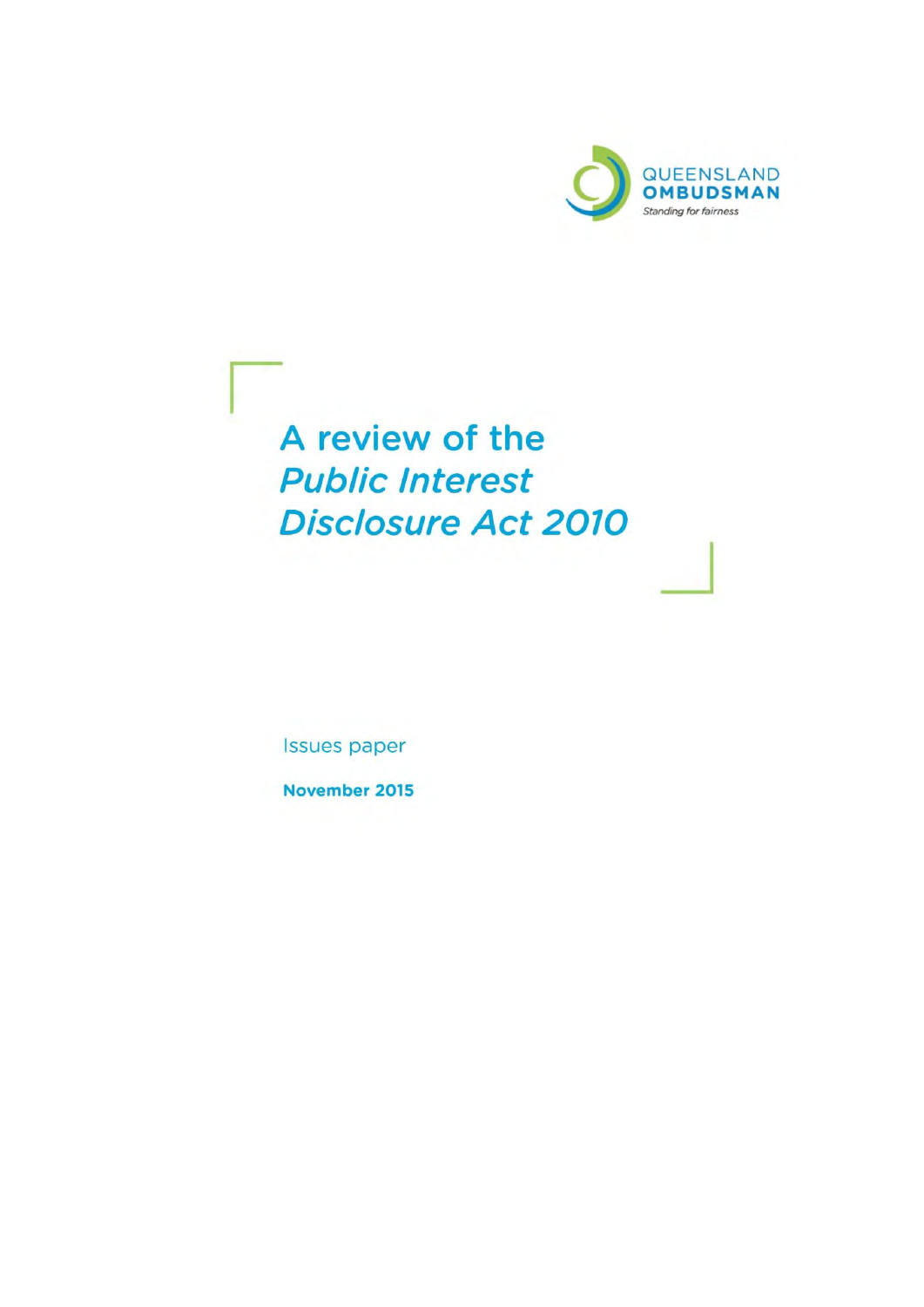#### **Privacy and confidentiality**

Any personal information in your comment or submission will be collected by the Office of the Queensland Ombudsman (the Office) for the purpose of undertaking the review. The Office may contact you for further consultation on the issues you raise, and your submission and/or comments may be provided to others with an interest in the review.

Submissions provided to the Office in relation to this issues paper will be treated as public documents. This means that, in all but exceptional cases, they may be published on the Office's website, together with the name of each person or organisation making the submission. If you would like your submission, or any part of it, to be treated as confidential, you must clearly state this in your submission.

Please note, however, all submissions may be subject to disclosure under the *Right to Information Act 2009*, and access to applications for submissions, including those marked confidential, will be determined in accordance with that Act. Submissions (or information about their content) may also be provided in due course to a parliamentary committee that considers matters relating to the review.

**For more information about submissions and how the Office will deal with them, see Appendix 2 of this issues paper.** 

#### **Issues paper for the review of the** *Public Interest Disclosure Act 2010*

The Office of the Queensland Ombudsman Level 17, 53 Albert Street Brisbane QLD 4000

GPO Box 3314 Brisbane QLD 4001

PID review email: [PIDreview@ombudsman.qld.gov.au](mailto:PIDreview@ombudsman.qld.gov.au)

**General enquiries**  Call 07 3005 7000, or, if outside Brisbane, call 1800 068 908 Email [ombudsman@ombudsman.qld.gov.au](mailto:ombudsman@ombudsman.qld.gov.au) Website [www.ombudsman.qld.gov.au](http://www.ombudsman.qld.gov.au/)

If you need a translator, call 131 450. If you are deaf, or have a hearing or speech impairment: contact us through the [National Relay Service.](http://relayservice.gov.au/support/training/nrs-call-numbers/) For more information, visit: [www.relayservice.gov.au](http://www.relayservice.gov.au/)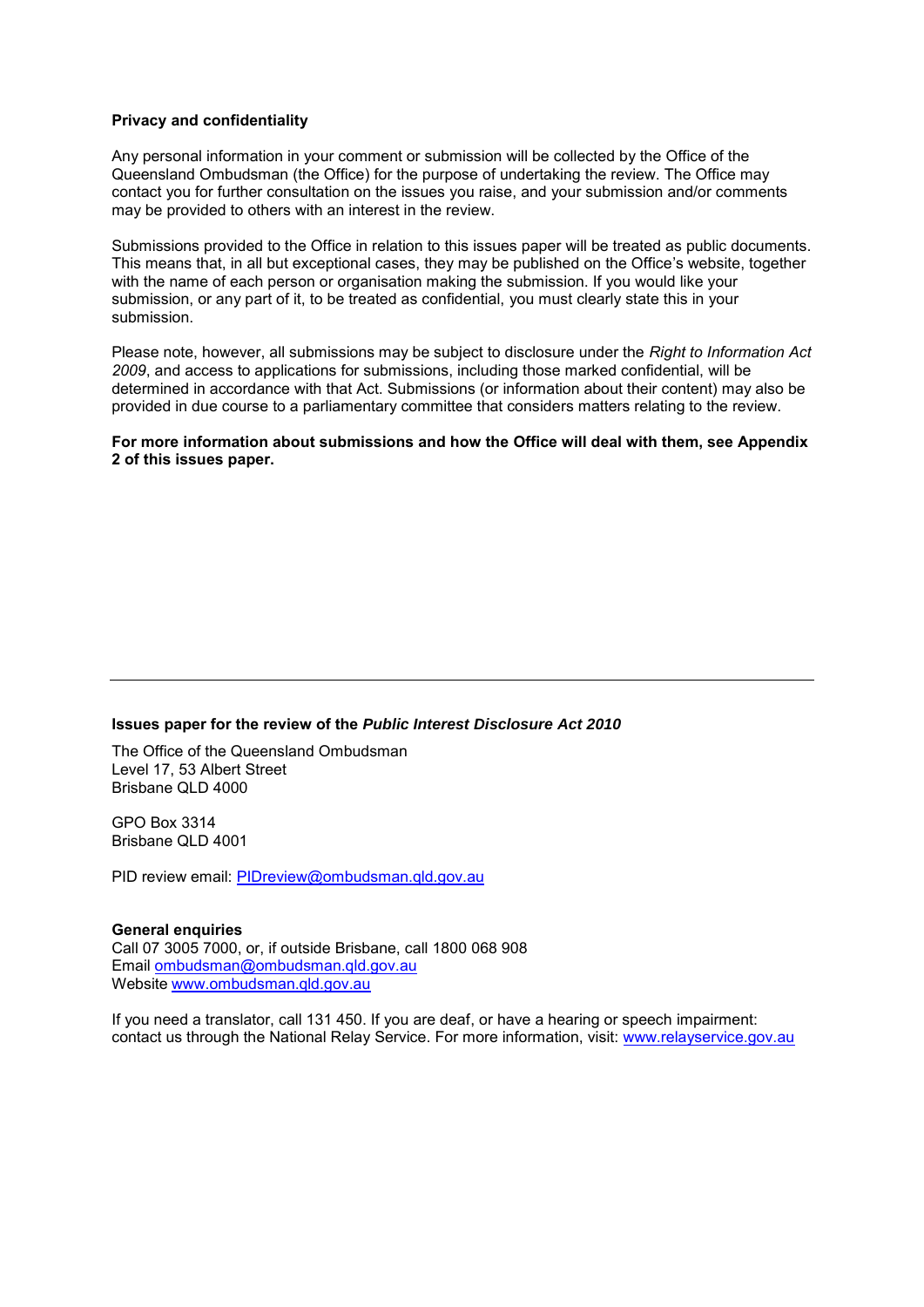# Foreword

Disclosures about wrongdoing in the public sector are an important part of the public sector's system of accountability. The community has a right to expect that the public sector will build and maintain strong systems for identifying and responding to serious wrongdoing and provide appropriate support and protection to those who come forward with information. It is in the public interest that these systems operate efficiently and effectively and are comprehensive in their coverage.

This issues paper is the first step in the review of the operations of the *Public Interest Disclosure Act 2010* (the PID Act). As the oversight agency for the PID Act, the Office of the Queensland Ombudsman will undertake the review and report to the Attorney-General and the Speaker of the Parliament.

In the first five years of the PID Act's operation, a number of issues have arisen for consideration in the review. These issues include:

- the scope of matters that may be classified as a 'public interest disclosure' (a PID)
- the definition of 'public officer' for the purpose of making a PID
- the process requirements of the PID Act on agencies and individuals
- application of the reprisal provisions in the PID Act
- the role and powers of the PID Act oversight agency.

I encourage public sector entities, public officers, disclosers and others in the community to consider the issues in this paper and respond with submissions. I also welcome comments and proposals in relation to other aspects of the operation of the PID Act.

The closing date for submissions to this issues paper is **Friday 15 January 2016.** 

Your input will help inform the collective understanding of how the PID Act currently operates and contribute to proposals for its reform.

Phil Clarke **Queensland Ombudsman**  2 November 2015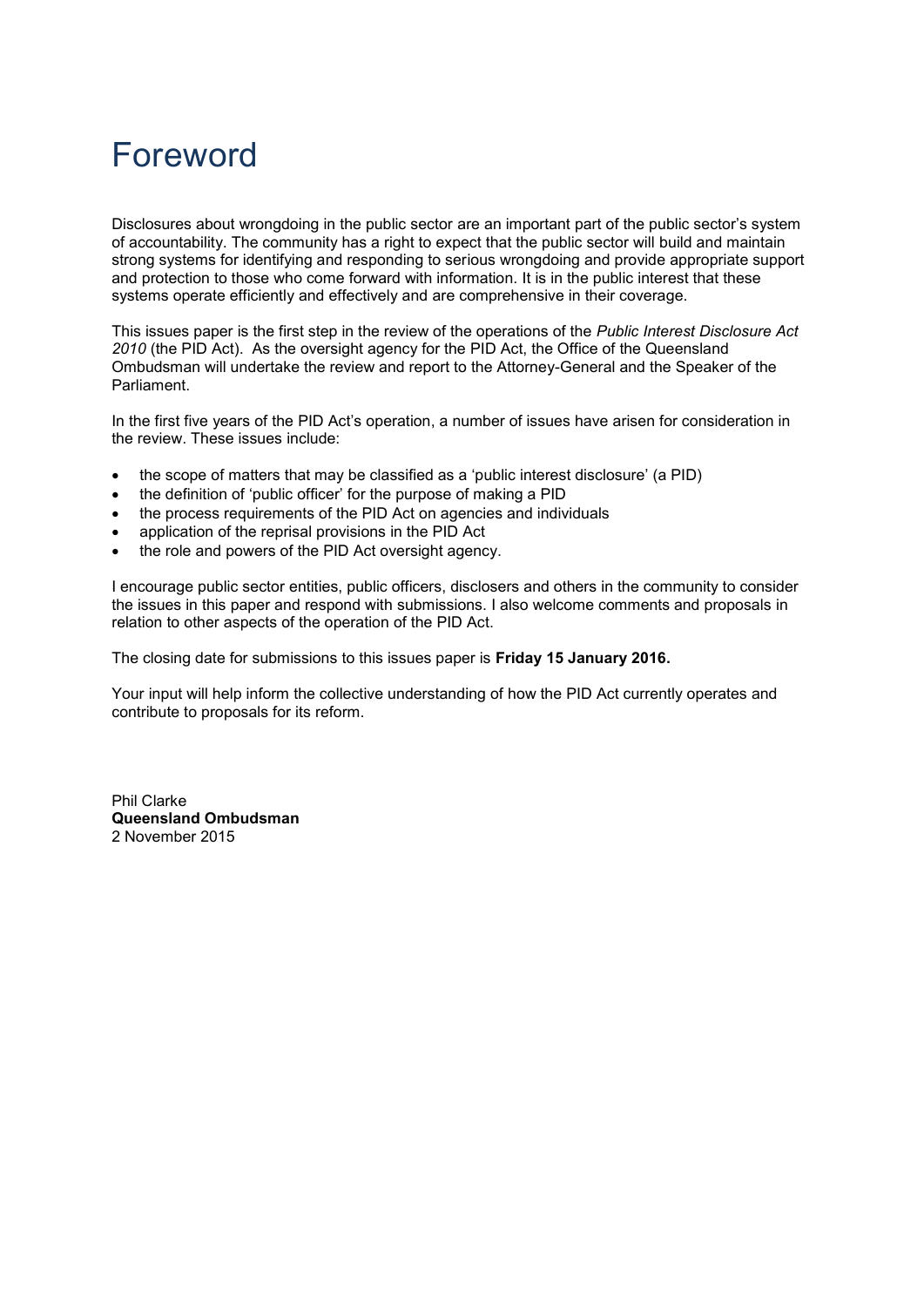# **Contents**

| 2.                                                                                               |  |
|--------------------------------------------------------------------------------------------------|--|
| 3.                                                                                               |  |
| 4.                                                                                               |  |
|                                                                                                  |  |
|                                                                                                  |  |
| 5.                                                                                               |  |
| 6.                                                                                               |  |
|                                                                                                  |  |
|                                                                                                  |  |
|                                                                                                  |  |
| 6.4 Dealing with public officer complaints about matters that are substantially workplace        |  |
|                                                                                                  |  |
|                                                                                                  |  |
|                                                                                                  |  |
|                                                                                                  |  |
| $7_{\scriptscriptstyle{\sim}}$                                                                   |  |
|                                                                                                  |  |
|                                                                                                  |  |
|                                                                                                  |  |
| 8.                                                                                               |  |
|                                                                                                  |  |
|                                                                                                  |  |
| 8.3 Providing protections for 'a public officer' who is not employed by the entity  10           |  |
|                                                                                                  |  |
|                                                                                                  |  |
|                                                                                                  |  |
| 9.                                                                                               |  |
| 10.                                                                                              |  |
| 11.                                                                                              |  |
|                                                                                                  |  |
|                                                                                                  |  |
| Appendix 2 How to make a submission to the review of the Public Interest Disclosure Act 2010  17 |  |
|                                                                                                  |  |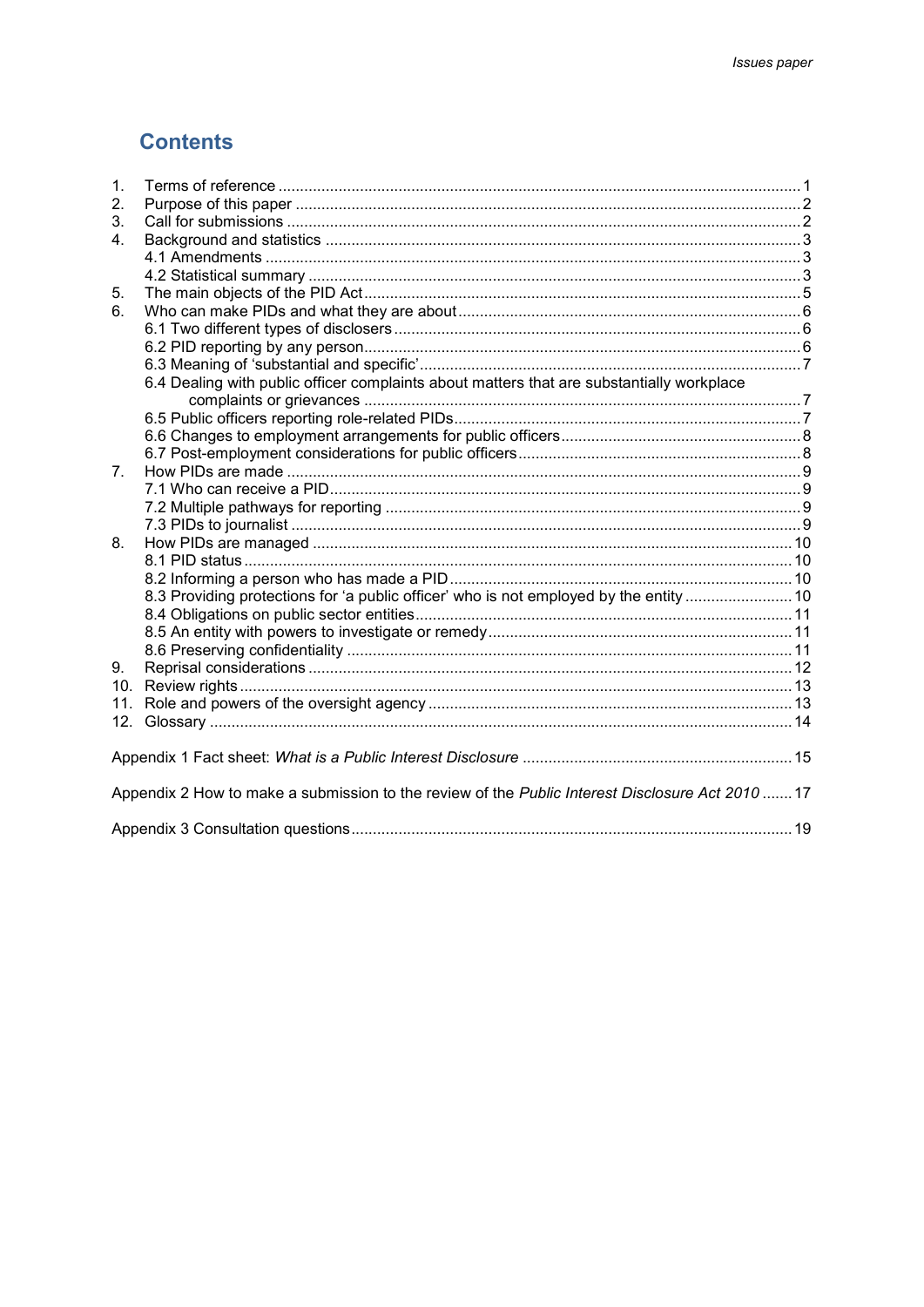# **1. Terms of reference**

The purpose of the *Public Interest Disclosure Act 2010* (PID Act) is to 'facilitate disclosure, in the public interest, of information about wrongdoing in the public sector and to provide protection for those who make disclosures'.

The objects of the PID Act are to:

- promote the public interest by facilitating public interest disclosures of wrongdoing in the public sector
- ensure that public interest disclosures are properly assessed and, when appropriate, properly investigated and dealt with
- ensure that appropriate consideration is given to the interests of persons who are the subject of a public interest disclosure
- provide protection from reprisals to persons making public interest disclosures.

Section 62 of the PID Act requires that the oversight agency must carry out a review of the operation of the Act and that review must commence within five years after the commencement of that section.

The Office of the Queensland Ombudsman (the Office) is the oversight agency for the PID Act. As the PID Act commenced on 1 January 2011, the review must commence prior to 1 January 2016.

#### **Scope**

This review will consider the operation of the PID Act. In accordance with s.62(3) of the Act, the objects of the review will include:

- 1. deciding whether the main objects of the PID Act remain valid
- 2. deciding whether the PID Act is achieving its main objects
- 3. deciding whether the provisions of the PID Act are appropriate for achieving its main objects.

### **Out of scope**

For the purpose of this review, the following issues are out of scope:

- the definition of corrupt conduct (under s.15 of the *Crime and Corruption Act 2001*)
- complaints about how a specific PID is currently being managed by a public sector entity.

### **Methodology**

The Office will publish an issues paper to:

- inform stakeholders about the operations of the PID Act
- provide information about known issues with the operations of the Act
- pose questions to prompt feedback and comments from stakeholders for further consideration.

Stakeholders are invited to make written submissions in response to the issues paper. Submissions may address the issues identified in the issues paper or other matters related the operation of the PID Act.

Data, feedback and ideas generated from this consultation process will inform the review and the Ombudsman will then consider how to proceed. Further processes may include additional research and consultation.

A final report on the outcome of the review of the PID Act will be prepared by the Ombudsman. Material from stakeholder submissions may be incorporated in the Ombudsman's final report on this review.

#### **Reporting timetable**

The Ombudsman is required to give the Attorney-General and the Speaker of the Parliament a report about the outcome of the review. The Attorney-General must, as soon as practicable after receiving the report, table the report in the Legislative Assembly.

The final report will be a provided to the Attorney-General and Speaker by 31 December 2016.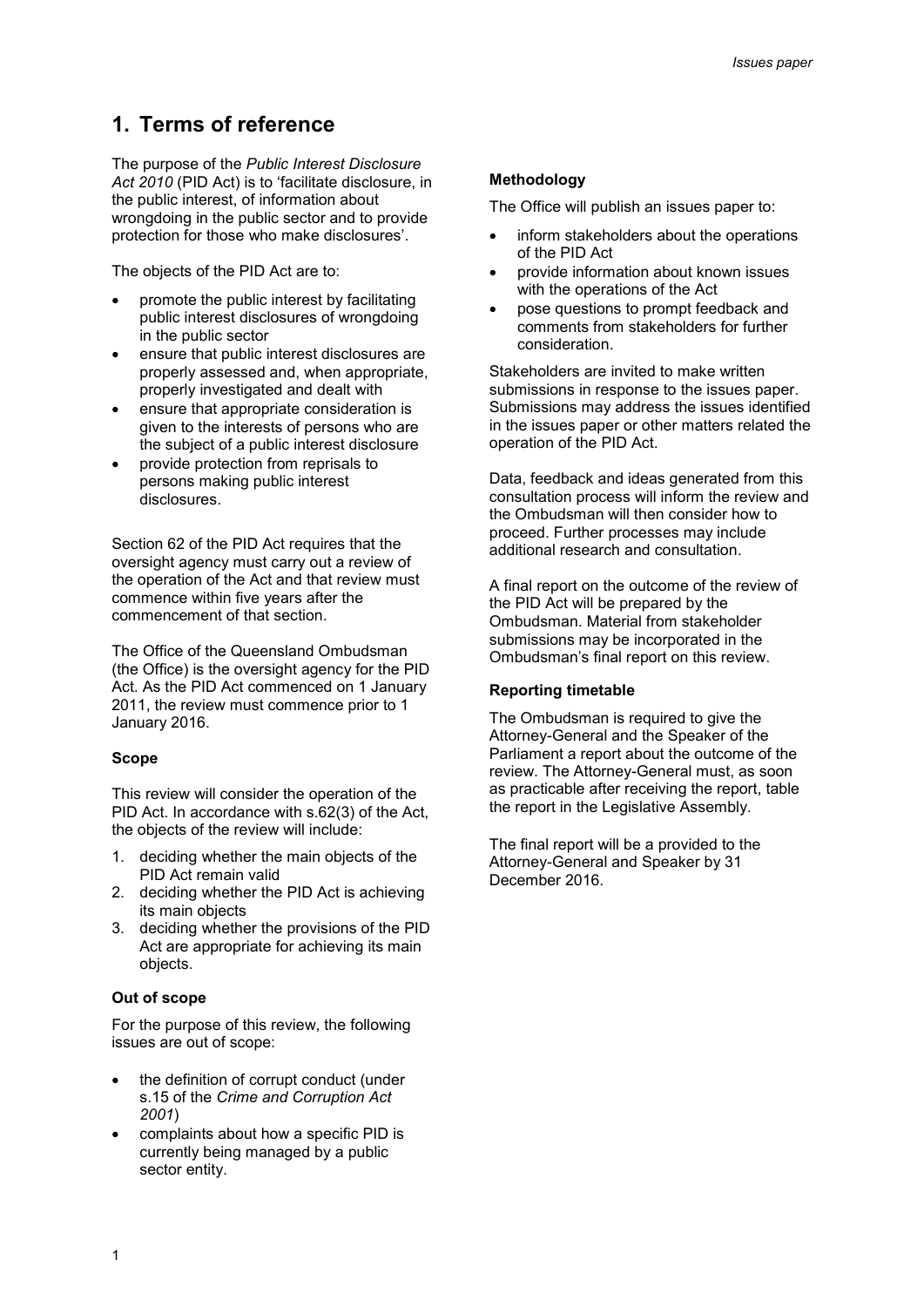# **2. Purpose of this paper**

This paper seeks to inform stakeholders about the current operations of the PID Act, identify issues for consideration and call for submissions.

It provides:

- background information about the creation of the PID Act and identifies significant amendments to the Act since its commencement
- a statistical summary about PIDs reported in Queensland since the commencement of the PID Act
- a summary of issues about the application of the PID Act and questions for consideration.

This is the first step in the Ombudsman's review of the PID Act.

The Ombudsman will use submissions to inform the review process, which may include further consultation

More information about PIDs is available in **Appendix 1** and fact sheets and publications are available at:

<http://www.ombudsman.qld.gov.au/>

# **3. Call for submissions**

Individuals, groups and organisations are invited to make a written submission in response to the terms of reference and this issues paper.

Submissions may:

- address all or some of the questions posed in this paper
- address other matters about the operations of the PID Act and PID **Standard**
- provide other information or commentary relevant to this review.

Submissions in response to this issues paper are due by: **Friday 15 January 2016.** 

To lodge a submission:

Email **[PIDreview@ombudsman.qld.gov.au](mailto:PIDreview@ombudsman.qld.gov.au)**

Mail PID Act Review Office of the Queensland Ombudsman GPO Box 3314 BRISBANE QLD 4001

#### **Publication of submissions**

Submissions provided to the Office of the Queensland Ombudsman in relation to this paper will be treated as public documents.

This means that, in all but exceptional cases, they may be published on the Office of the Queensland Ombudsman website. Submitted materials may be incorporated in Ombudsman publications about this review.

If you would like your submission, or any part of it, to be treated as confidential, you are asked to indicate this clearly in your submission.

### **More information about submissions**

For further information about how to make a submission and how the Ombudsman will use submissions see **Appendix 2***.* 

A complete set of the consultation questions is provided in **Appendix 3.**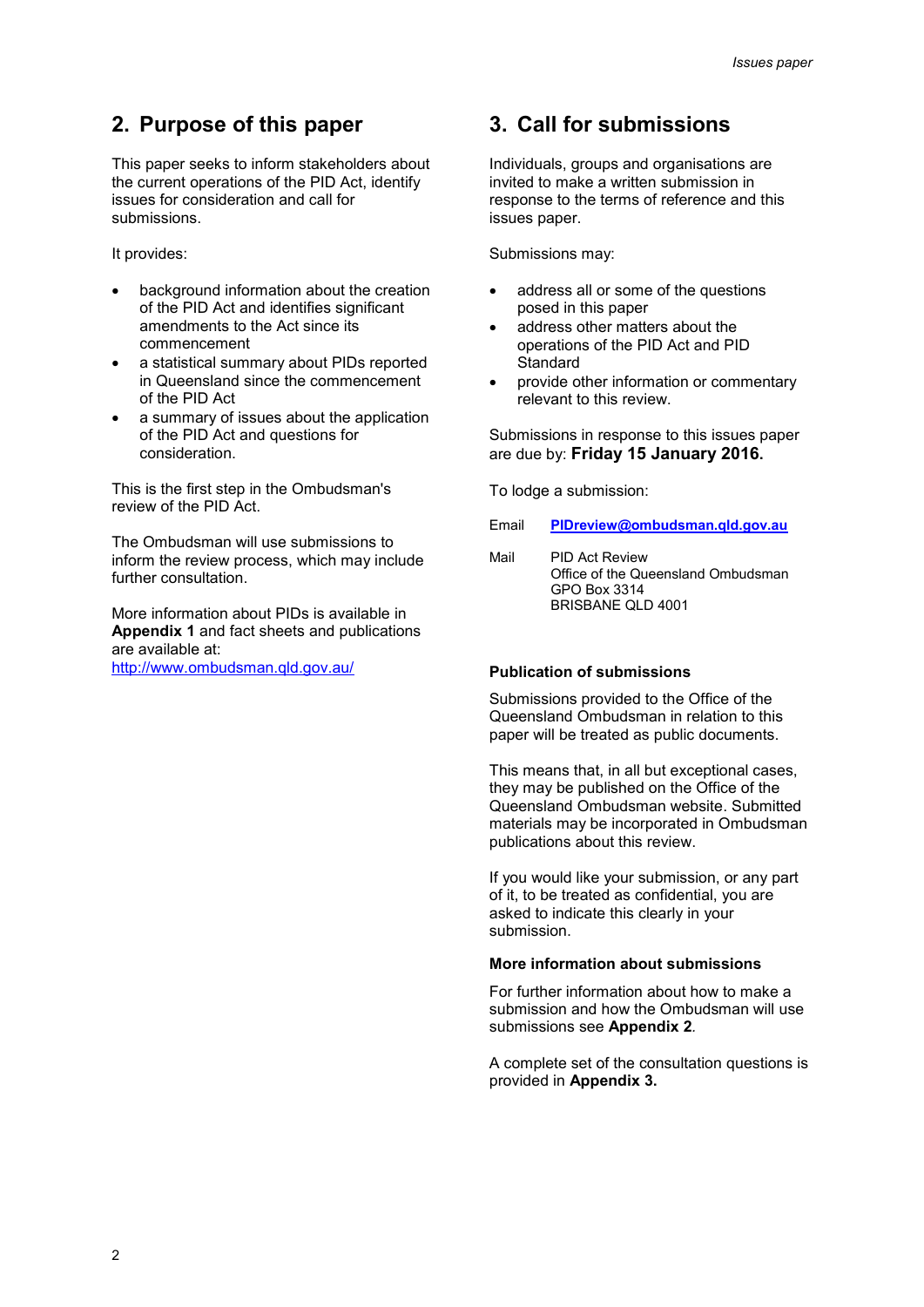# **4. Background and statistics**

In August 2009, the Queensland Government released a paper, *Integrity and Accountability in Queensland,<sup>1</sup>* to prompt public discussion on integrity and accountability and seek public input on proposals for reform. In November 2009, following consideration of public submissions and advice from experts, the government released the *Response to Integrity and Accountability in Queensland<sup>2</sup>* (the Integrity Response). In a range of reforms, the Integrity Response committed to reforming the *Whistleblowers Protection Act 1994* (WP Act) to reflect best practice and the proposed reforms also took account of the recommendations of the *Whistling While They Work<sup>3</sup>* project.

The Public Interest Disclosure Bill 2010 was introduced to the Queensland Parliament in August 2010. The PID Act was given assent on 20 September 2010 and commenced on 1 January 2011.

Under s.60 of the PID Act, the oversight agency may make standards about how agencies manage PIDs. The Ombudsman established the Public Interest Disclosure Standard No.1 for this purpose on 1 January 2013.

The PID Standard sets standards for how public sector entities must manage PIDs and establishes the process for reporting statistical information about PIDs to the oversight agency.

#### **4.1 Amendments**

The PID Act has been amended since commencement with the most significant modifications relating to:

 changing the oversight agency from the Public Service Commission (PSC) to the Queensland Ombudsman (effective 1 January 2013)

 changing a PID category from 'official misconduct' to 'corrupt conduct' to be consistent with changes to the *Crime and Corruption Act 2001 (*effective 1 July 2014).

The definition of corrupt conduct includes four elements and, in effect, sets a higher threshold for reporting than 'official misconduct'. 'Corrupt conduct' is focused on more serious matters than the previous wider definition of 'official misconduct'. Some matters that would previously have been categorised as official misconduct do not meet the new tests for corrupt conduct and are therefore no longer categorised as PIDs.

#### **4.2 Statistical summary**

Under the PID Standard, public sector entities must report statistical information about PIDs received to the PID oversight agency. The oversight agency must then prepare an annual report about the operation of the Act, including statistical information about PIDs.

The Office of the Queensland Ombudsman reported PID statistics in its annual reports for 2012-13, 2013-14 and 2014-15. For the period January 2011 to June 2012, the PSC (then the oversight agency) reported PID statistics.

Over the period of the PID Act's operations, the number of reported PIDs has varied. Reported PIDs in 2011-12 and 2012-13 were similar (1,183 and 1,140) but this dropped to 535 in 2014-15.

Over the last three years of the PID Act's operation:

- Most PIDs (80-90%) were about 'corrupt conduct' or 'official misconduct'.
- PIDs about maladministration accounted for between 2-7% of reported PIDs.
- Other PID types account for the remainder. PIDs about reprisal action account for less than 2% of reported PIDs.
- Most PIDs (80-90%) are reported by employees of a public agency.
- State government departments account for the largest percentage of reported PIDs (55-65% each year).
- A finding of 'substantiated' is reported in 40-50% of PID investigations finalised each year.

Ę

<sup>1</sup> Queensland Government, *Integrity and Accountability in Queensland*, Brisbane, 2009. 2

Queensland Government, *Response to Integrity and Accountability in Queensland*, Brisbane, 2009.

<sup>3</sup> P Roberts, J Olsen and AJ Brown, *Whistling while they work - towards best practice whistleblowing programs in public sector organisations,* Griffith University, Brisbane, 2009.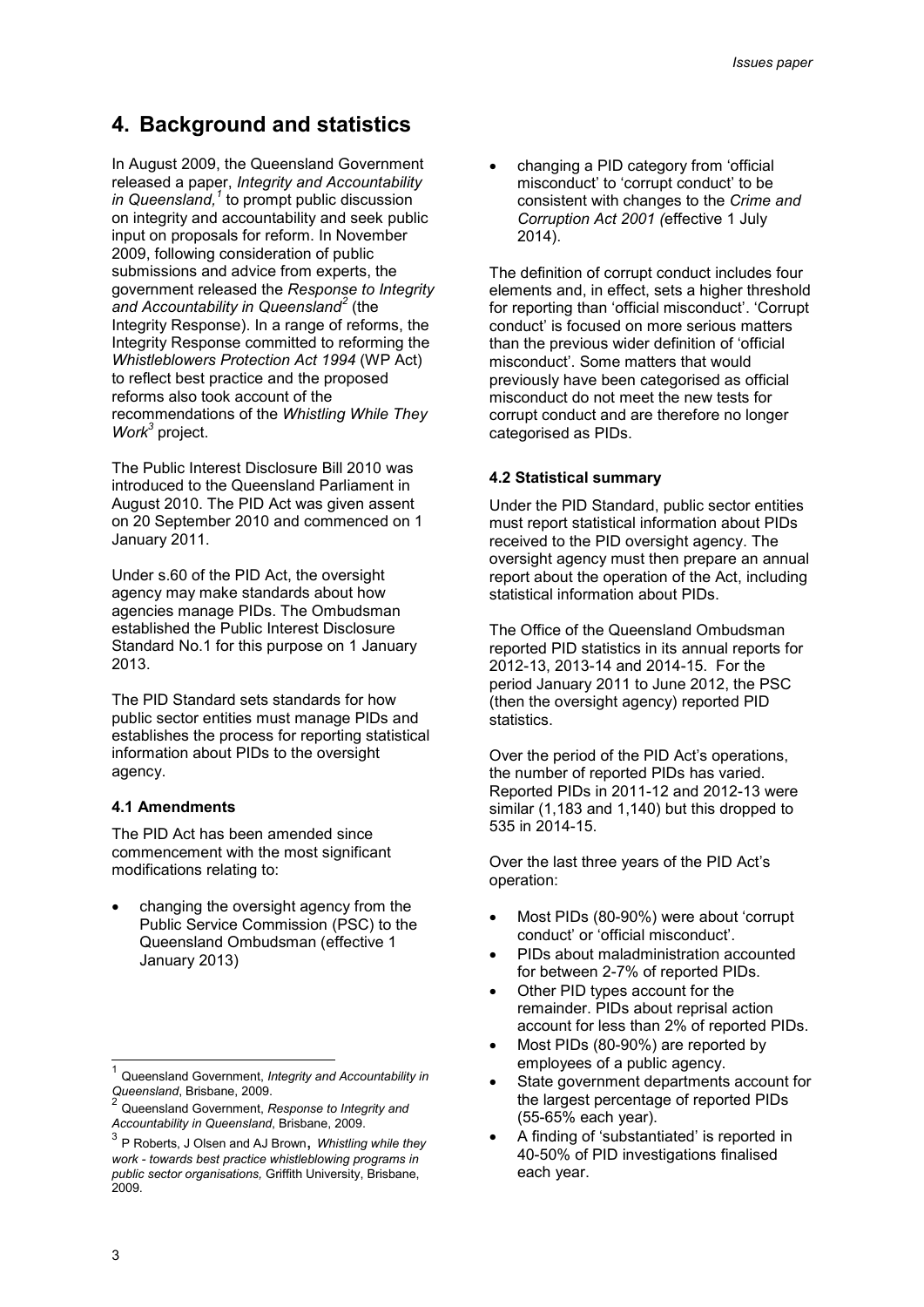The commencement of the 'corrupt conduct' definition has had an impact on the number of PIDs reported to the oversight agency in 2014- 15.

A smaller number of PIDs in the new category of 'corrupt conduct' (415 in 2014-15) were reported when compared with the number of 'official misconduct' PIDs in the previous year (658 in 2013-14).

#### **3-year statistical summary**<sup>4</sup>

#### 1. PIDs by type

|                               |       | 2012-13 |     | 2013-14 |     | 2014-15 |
|-------------------------------|-------|---------|-----|---------|-----|---------|
|                               | No.   | %       | No. | %       | No. | %       |
| Corrupt conduct               |       | --      |     | --      | 415 | 77.6    |
| Official misconduct           | 1,036 | 90.9    | 658 | 90.8    | 26  | 4.9     |
| Maladministration             | 15    | 1.3     | 16  | 2.2     | 40  | 7.5     |
| Environment                   | 0     | 0.0     | 5   | 0.0     | 5   | 0.9     |
| Disability                    | 41    | 3.6     | 14  | 1.9     | 20  | 3.7     |
| Misuse of public<br>resources | 33    | 2.9     | 20  | 2.8     | 15  | 2.8     |
| Public health/safety          | 4     | 0.4     | 7   | 1.0     | 5   | 0.9     |
| Reprisal                      | 11    | 1.0     | 5   | 0.7     | 9   | 1.7     |
| Total                         | 1,140 |         | 725 |         | 535 |         |

Notes: A PID may include more than one type of disclosure therefore, the number of PIDs by type may exceed the number of PIDs reported by agency or discloser type.

#### 2. PIDs by agency type

|                       |       | 2012-13 |     | 2013-14 |     | 2014-15 |
|-----------------------|-------|---------|-----|---------|-----|---------|
|                       | No.   | %       | No. | %       | No. | %       |
| Department            | 626   | 56.1    | 436 | 62.5    | 292 | 59.3    |
| Local government      | 96    | 8.6     | 83  | 11.9    | 68  | 13.8    |
| University/TAFE       | 32    | 2.9     | 23  | 3.3     | 11  | 2.2     |
| Statutory authority   | 220   | 19.7    | 111 | 15.9    | 103 | 20.9    |
| GOCs                  | 136   | 12.2    | 39  | 5.6     | 12  | 2.4     |
| Public service office | 6     | 0.5     | 6   | 0.9     | 6   | 1.2     |
| <b>Total</b>          | 1,116 |         | 698 |         | 492 |         |

#### 3. PIDs by discloser type

|                                             |                | 2012-13 |          | 2013-14 |          | 2014-15 |
|---------------------------------------------|----------------|---------|----------|---------|----------|---------|
|                                             | No.            | %       | No.      | %       | No.      | %       |
| Anonymous                                   | 67             | 6.0     | 29       | 4.2     | 20       | 4.1     |
| Manager/supervisor                          | 51             | 4.6     | 13       | 1.9     | 10       | 2.0     |
| Auditor                                     | 20             | 1.8     | 3        | 0.4     | $\Omega$ | 0.0     |
| Employee of agency                          | 919            | 82.3    | 632      | 90.5    | 424      | 86.2    |
| Employee of another<br>public sector agency | 27             | 2.4     | 9        | 1.3     | 16       | 3.3     |
| Member of the public                        | 30             | 2.7     | 12       | 1.7     | 22       | 4.5     |
| Unknown                                     | $\mathfrak{p}$ | 0.2     | $\Omega$ | 0.0     | 0        | 0.0     |
| <b>Total</b>                                | 1,116          |         | 698      |         | 492      |         |

<sup>&</sup>lt;sup>4</sup> For further statistical information, refer to the Queensland Ombudsman Annual Reports available at [www.ombudsman.qld.gov.au.](http://www.ombudsman.qld.gov.au/)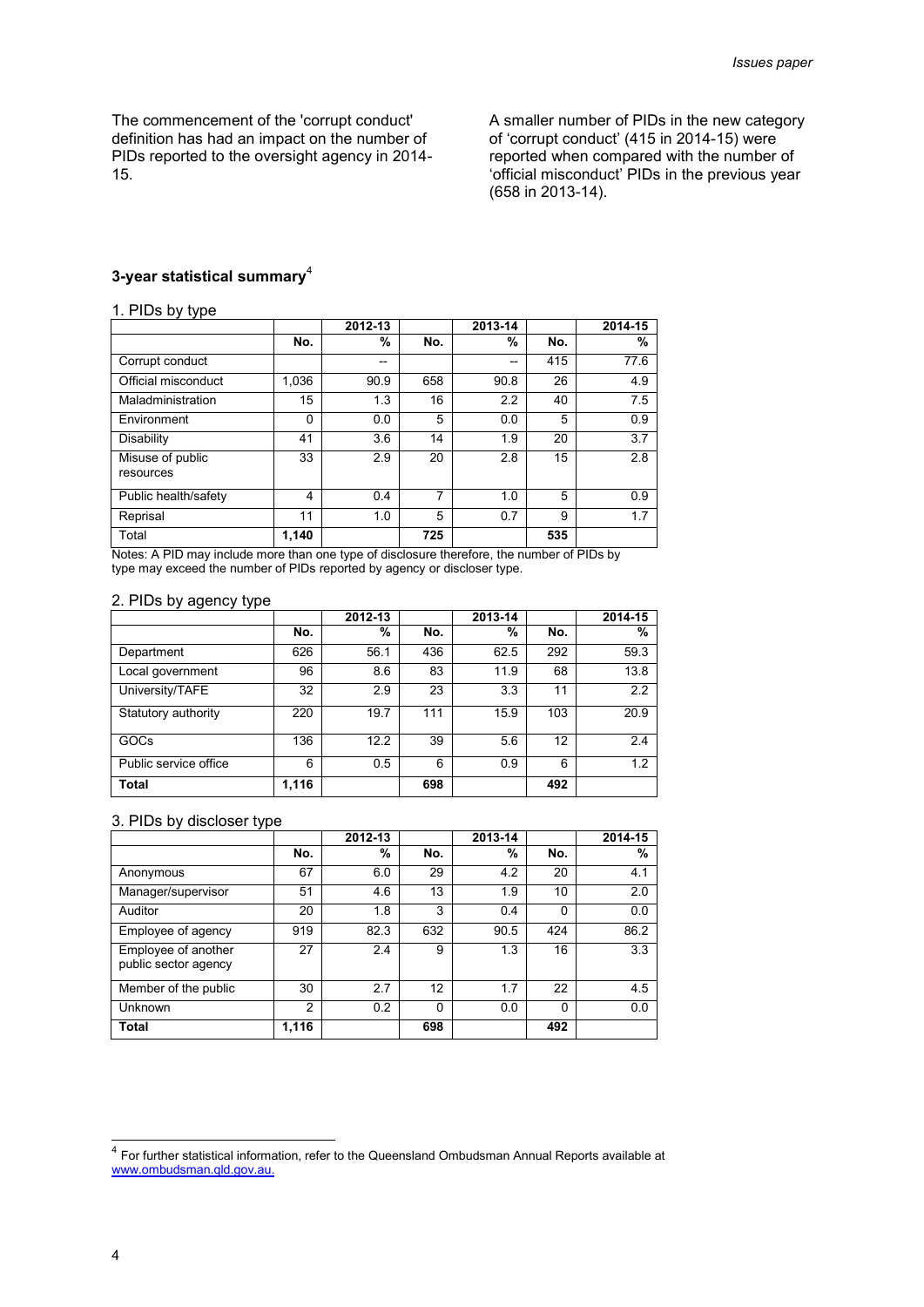# **5. The main objects of the PID Act**

The purpose of the PID Act is to facilitate the disclosure, in the public interest, of information about wrongdoing in the public sector and to provide protection for those who make disclosures.

Section 3 of the PID Act sets out the main objects of the Act as:

- (a) to promote the public interest by facilitating public interest disclosures of wrongdoing in the public sector; and
- (b) to ensure that public interest disclosures are properly assessed and, when appropriate, properly investigated and dealt with; and
- (c) to ensure that appropriate consideration is given to the interests of persons who are the subject of a public interest disclosure; and
- (d) to afford protection from reprisals to persons making public interest disclosures.

### **Questions**

*Do the objects of the PID Act remain valid?*

*Are there other ways of promoting the disclosure of wrongdoing and providing protection to disclosers that should be considered?*

*Has the PID Act been effective in promoting public interest disclosures?* 

*Are the PID Act provisions for assessment and investigation appropriate or should other options be considered?* 

*Are the PID Act provisions for protecting the interests of disclosers and subject officers adequate and appropriate? What alternatives might be considered?*

*Are the PID Act provisions for protection against reprisal effective? What works well in the current arrangements? What opportunities are there for improvement?*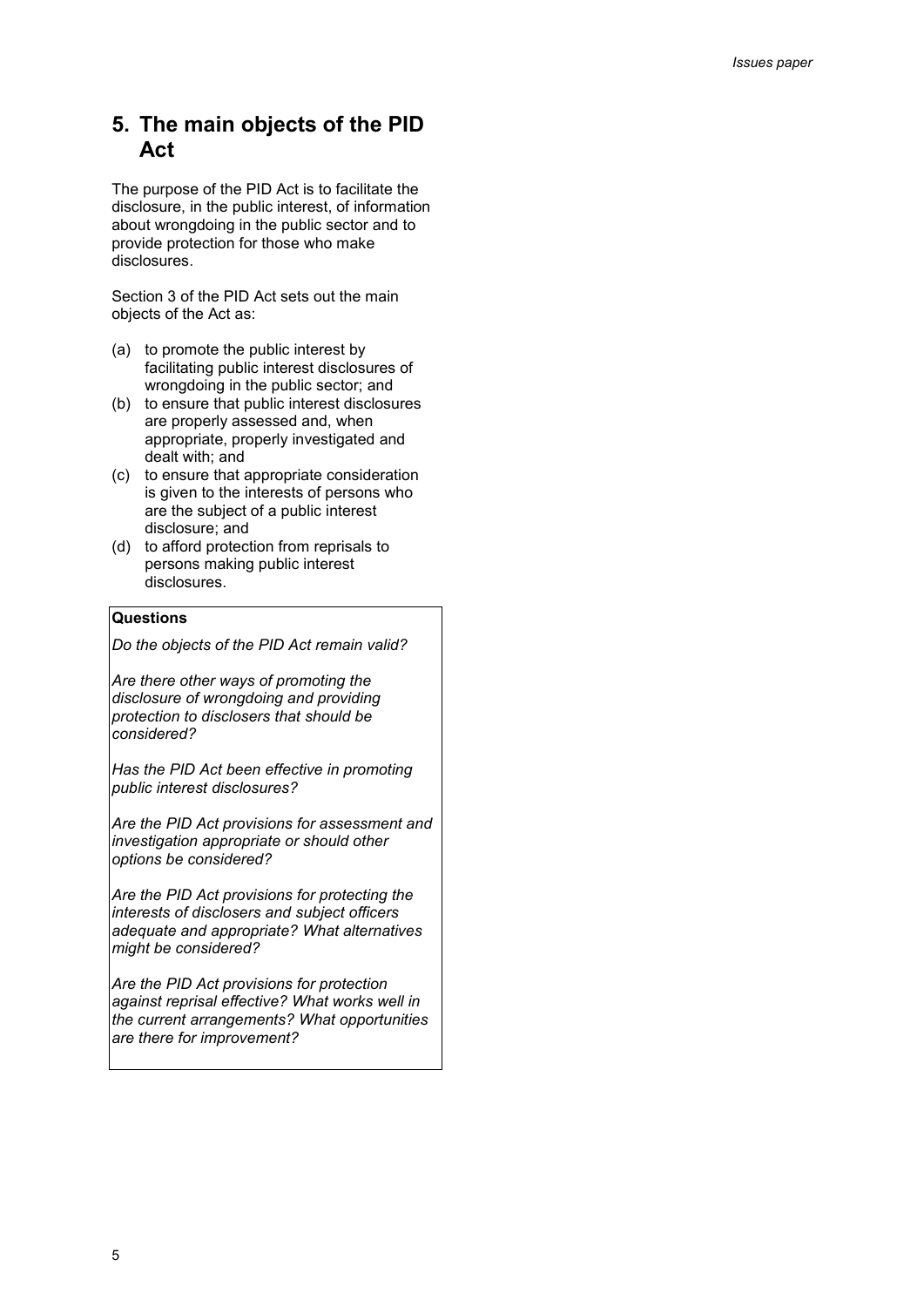# **6. Who can make PIDs and what they are about**

### **6.1 Two different types of disclosers**

The PID Act, ss.12 and 13, establishes a wide scope of matters that may be PIDs but creates two classes of discloser: 'any person' and 'public officer'.

Under s.12, certain PIDs may be made by 'any person'. This includes disclosures about a substantial and specific danger to the health and safety of a person with a disability, substantial and specific danger to the environment or reprisal.

Under s.13, disclosures in a broader range of categories may be PIDs when made by a 'public officer'. For example, a disclosure about corrupt conduct may be a PID when made by a 'public officer' (such as fraud) but is not a PID when made by a member of the public.

#### **Questions**

*What is the effect of including two categories of disclosers ('any person' and 'public officer') in the PID Act?* 

*Are these provisions appropriate? Are there benefits in continuing this arrangement?* 

*Are there other options that should be considered?*

### **6.2 PID reporting by any person**

Under s.12 of the PID Act, certain PIDs may be made by 'any person'. These are disclosures about:

- substantial and specific danger to the health and safety of a person with a disability
- substantial and specific danger to the environment (specifically defined as an offence against the provisions listed in PID Act schedule 2 or a contravention of a condition imposed under a provision mentioned in schedule 2)
- the conduct of another person that could, if proved, be a reprisal.

PID reporting by agencies shows a very small number of PIDs are being made by a member of the public (fewer than 5% of PIDs a year).

In 2014-15, 22 PIDs were reported from members of the public (most related to 'substantial and specific danger to the health and safety of a person with a disability'). These PIDs included disclosures made to public sector entities about actions taken outside the public sector.

#### **Questions**

*What is the value of including disclosures about the health and safety of a person with a disability and the environment in the PID framework?* 

*Are there other more appropriate ways to provide support and protection to persons (not public officers) who make disclosures about these issues?*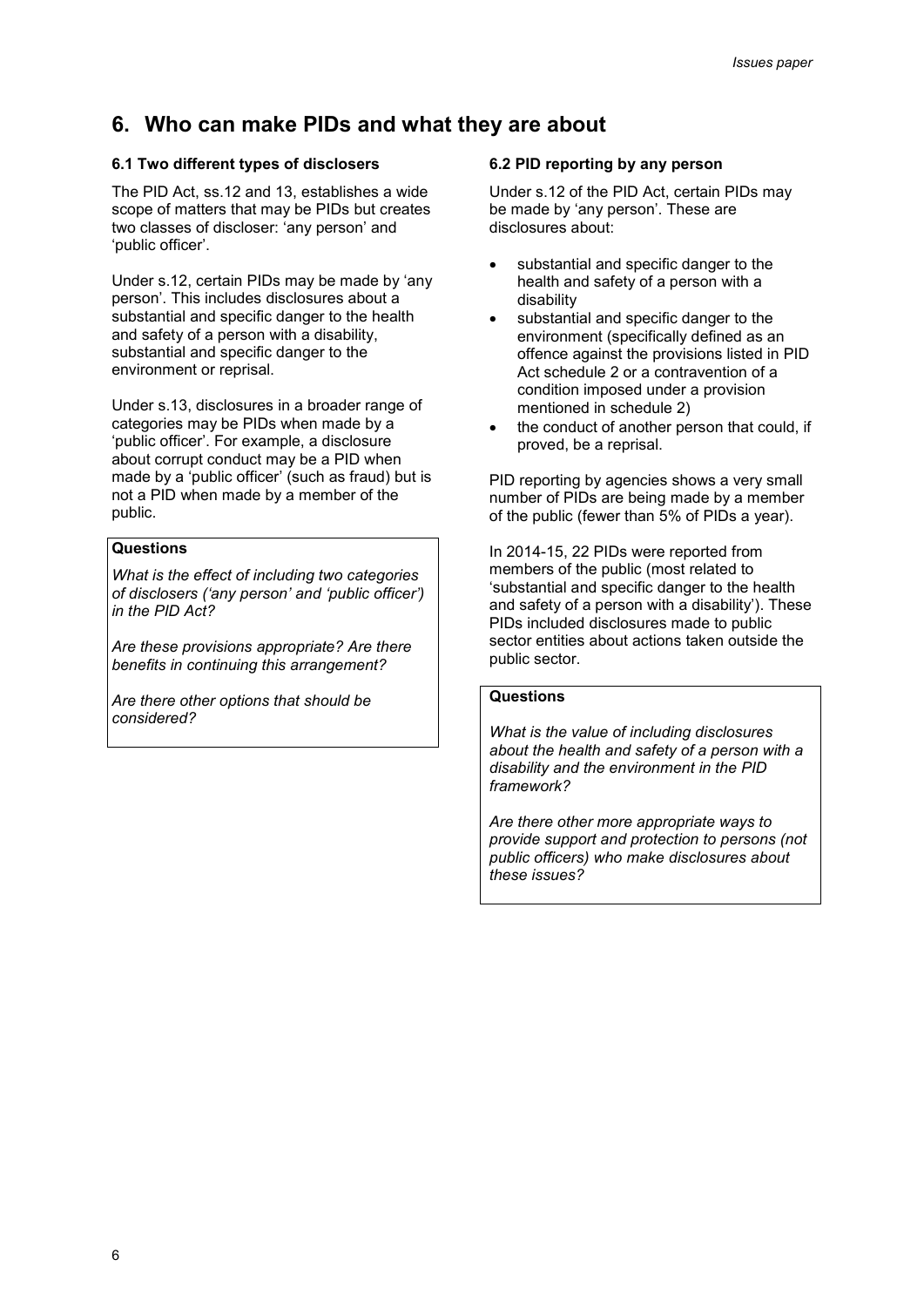#### **6.3 Meaning of 'substantial and specific'**

Sections 12 and 13 of the PID Act uses the word 'substantial and specific' when describing some types of public interest information.

For example, s.12 (1) (a) refers to 'a substantial and specific danger to the health or safety of a person with a disability; and s.13 (1) (a) (ii) refers to 'maladministration that adversely affects a person's interests in a substantial and specific way'.

The PID Act provides no further guidance on the meaning or application of the phrase 'substantial and specific'.

#### **Questions**

*Should the PID Act provide more guidance or examples about the meaning of 'substantial and specific'?* 

*Are there alternatives to the use of the words 'substantial and specific'*?

#### **6.4 Dealing with public officer complaints about matters that are substantially workplace complaints or grievances**

Under s.13(1)(a)(i) of the PID Act, a public officer may make a PID about 'maladministration that adversely affects a person's interests in a substantial and specific way'.

Practical issues arise about how to assess such allegations as PIDs when they overlap with other processes. This is particularly the case with issues which may sometimes be considered as substantially a matter of personal or private interest.

The PID Act has no requirement that these disclosures be considered in the light of a public interest test before being assessed as a PID.

# **Question**

*Should consideration be given to adding a public interest test for disclosures by public officers that are substantially workplace complaints?*

#### **6.5 Public officers reporting role-related PIDs**

Sections 12 and 13 of the PID Act provide that PIDs may be made by public officers, but do not specifically provide for disclosures in the normal course of employment (e.g. an auditor reporting 'corrupt conduct').

#### **Questions**

*Should the PID Act be made more explicit about disclosures made in the normal course of a public officer's duties?* 

*Should there be further consideration about how role-related PIDs should be managed?*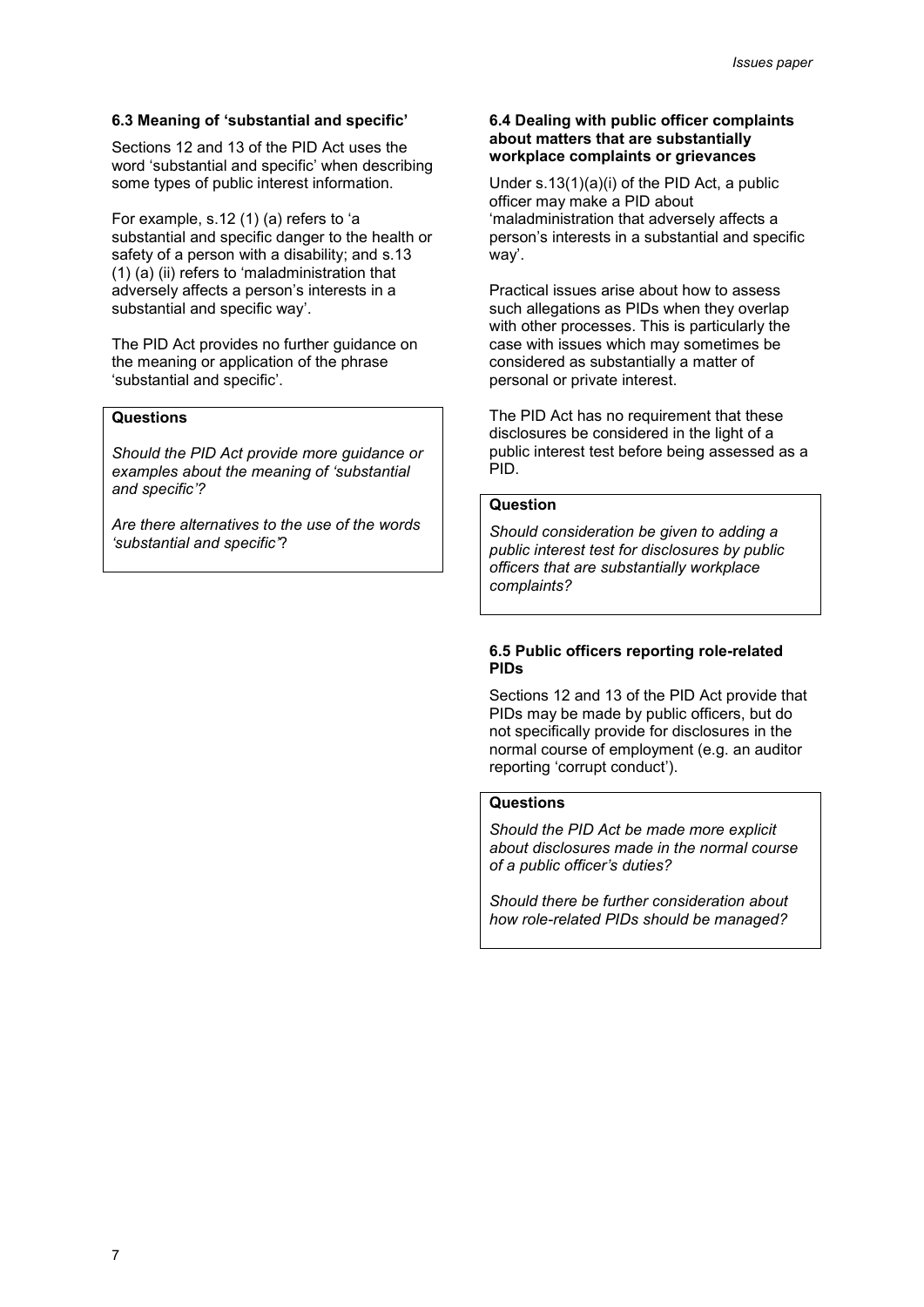#### **6.6 Changes to employment arrangements for public officers**

Section 7(1) of the PID Act provides that 'a public officer, of a public sector entity, is an employee, member or officer of the entity'. This has been interpreted as including officers employed on a permanent, temporary or casual basis but not including volunteers and contractors. I.

Service delivery arrangements in public sector entities often rely on contractors and volunteers working alongside 'public officers'. If an employee reports a 'public officer' matter, the PID Act applies. However, if a contractor or volunteer makes the same allegation, the PID protection does not apply (although other protections may take effect). A similar issue arises when volunteers and students are in employment-like arrangements. For example, a student-doctor working in a hospital (while on a university placement) or a volunteer providing emergency services.

A further question arises when considering whether the 'public sector entity' is limited to the employing agency (such as a specific department) or the broader employer, such as the Queensland Government. For example, is a Queensland Government department employee 'a public officer' when making an allegation of corrupt conduct about an employee of another department?

#### **Questions**

*Should the PID Act definition of 'public officer' be widened to include volunteers and contractors?* 

*Should further consideration be given to clarifying the application of the 'public officer' definition?* 

#### **6.7 Post-employment considerations for public officers**

Section 7(1) of the PID Act defines a 'public officer' as an 'employee, member or officer of the entity'.

In practice, this means a former public officer is categorised as 'any person' when making a complaint. A complaint about corrupt conduct by a former officer would not be a PID.

The PID Act is also silent about employment separation and PID protections.

#### **Question**

*Should the PID Act be more explicit about how disclosures by former public officers should be managed?*

 5 Crime and Misconduct Commission, Queensland Ombudsman and Public Service Commission, *Managing a public interest disclosure program: a guide for public sector organisations,* p. 48.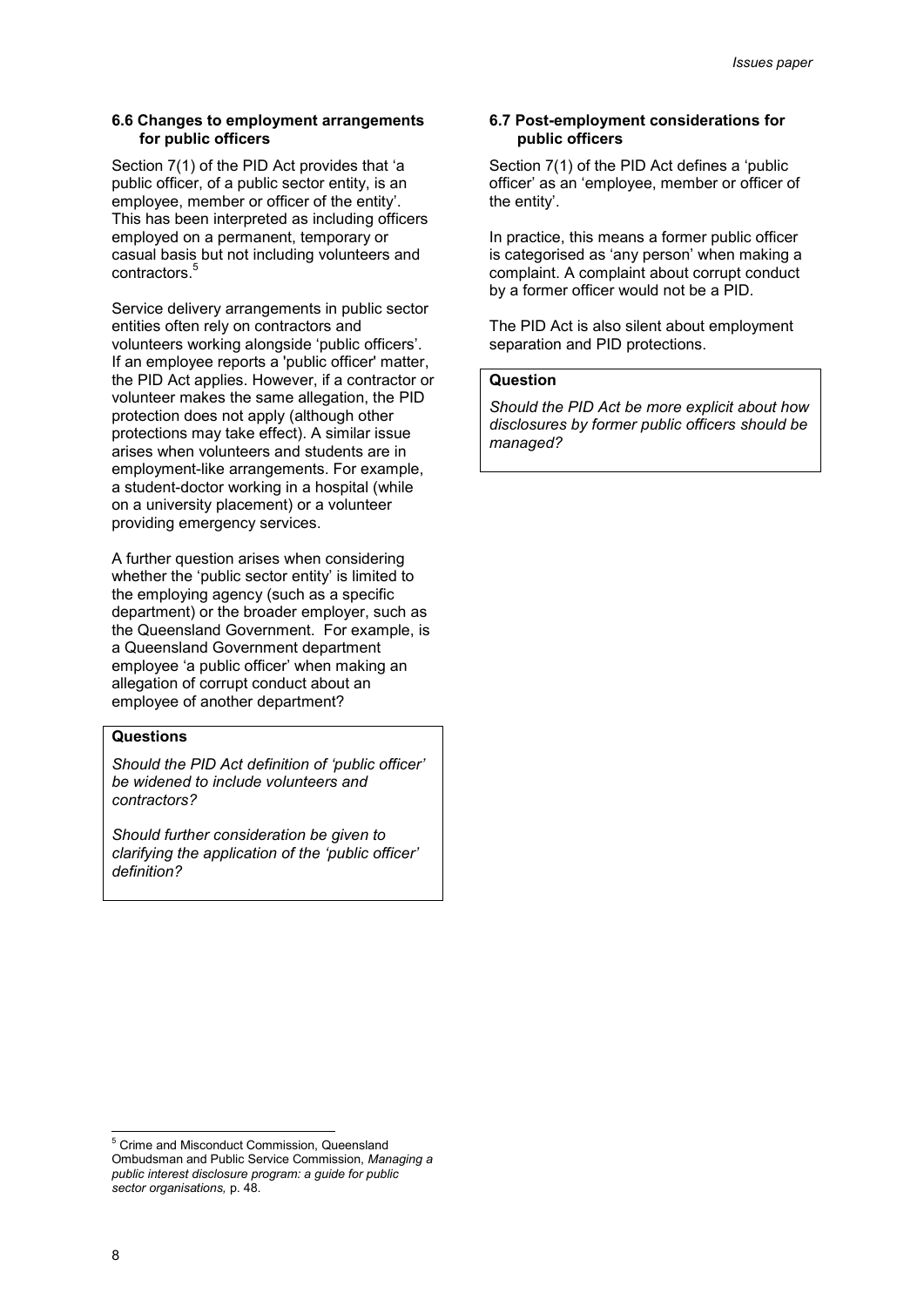# **7. How PIDs are made**

### **7.1 Who can receive a PID**

Division 2 of the PID Act establishes a range of persons who may receive a PID. Division 3 sets out how a disclosure may be made.

Under s.17, a PID may be made to another person who directly, or indirectly, supervises or manages the discloser or to others such as the Chief Executive Officer or to a person who has the function of receiving or taking action on the type of information being disclosed (such as an ethical standards officer).

A disclosure may also be made to a Minister (if the Minister is responsible for the administration of the department) or if the proper authority is a public sector entity with a governing body it may be made to a member of its governing body.

#### **Questions**

*What is the impact of this wide range of options for disclosing a PID?* 

*What are the advantages? What are the disadvantages?*

#### **7.2 Multiple pathways for reporting**

Under s.15 of the PID Act, a public officer may make a PID to their own agency and also to an investigative agency. This is considered to be an important option for encouraging disclosers to make a PID. There is no obligation to report internally first.

Given the subjective process of assessing a complaint, it is possible that the two agencies concerned could assess the same matter differently. The agencies may then follow different processes to manage the matter which raises questions about how any subsequent allegation of reprisal would be managed.

#### **Questions**

*What is the impact of having multiple reporting pathways? Is this encouraging disclosures?*

*Are there options for improving how internal and external reporting arrangements work?* 

### **7.3 PIDs to journalist**

Section 20 of the PID Act sets out when a PID may be made to a journalist. This section allows a person who has already made a PID to a proper authority to provide substantially the same information to a journalist if:

- the entity has decided not to investigate or deal with the disclosure;
- if the entity has investigated but did not recommend taking any action in relation to the disclosure; or
- if the entity did not notify the person, within 6 months of the disclosure being made, whether or not the disclosure was to be investigated or dealt with.

#### **Questions**

*How has this option been used?*

*Are there alternatives that should be considered?*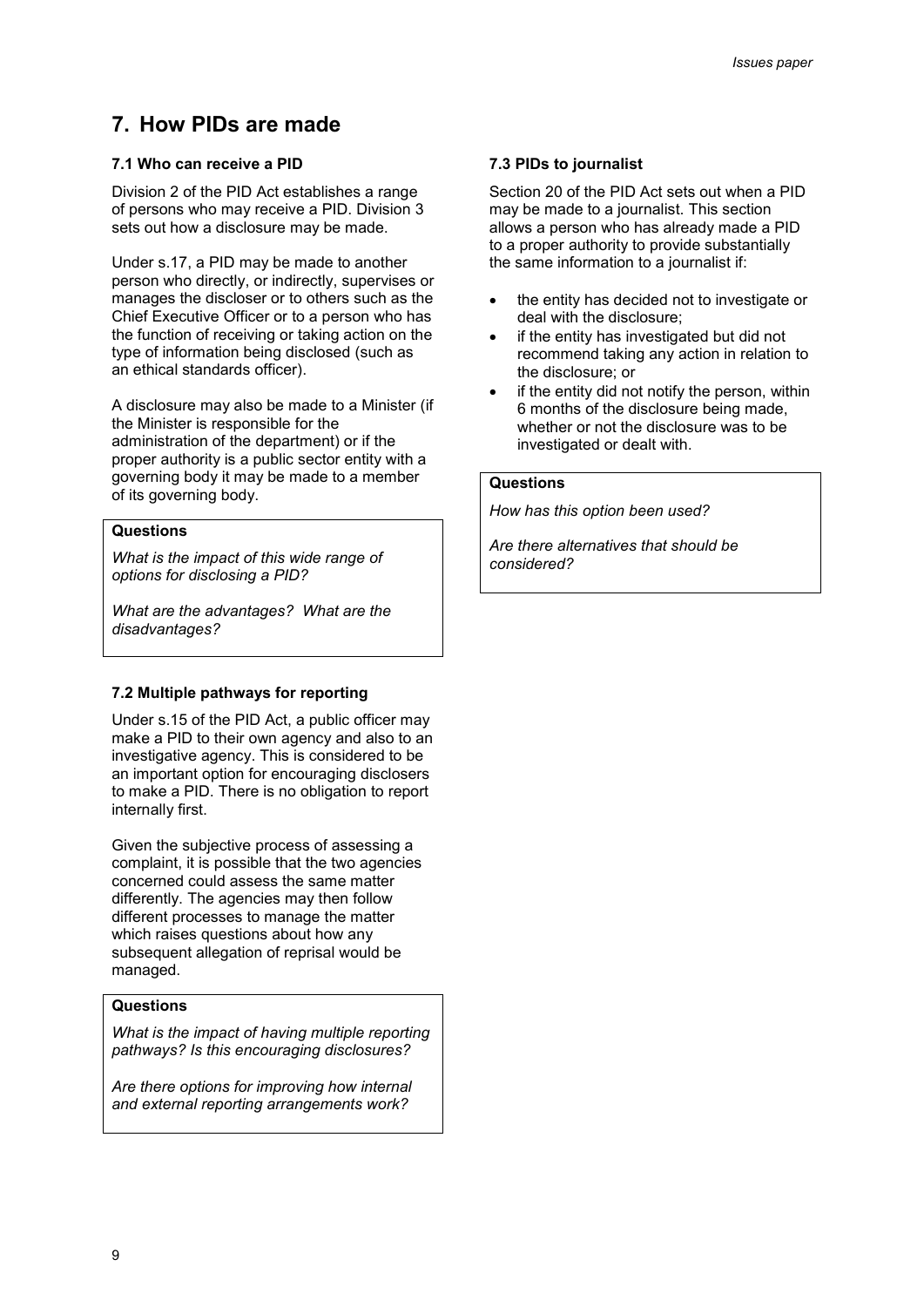# **8. How PIDs are managed**

### **8.1 PID status**

Under Chapter 2 of the PID Act, a discloser need not specifically identify a complaint as a PID, nor request that the matter be treated as a PID, for it to be a PID under the PID Act.

It is an agency's obligation to assess the disclosure and act according to the PID Act requirements.

The PID Act does not give a discloser the option of electing that their disclosure not be treated as a PID or withdrawing a PID once made.

In its current form, the PID Act does not give an explicit role or right to any person to 'declare' a matter a PID or not a PID.

### **Questions**

*What is the effect of these provisions on disclosers? And agencies?*

*Are there alternatives that should be considered?*

#### **8.2 Informing a person who has made a PID**

Section 32 of the PID Act sets out what information is required to be given to a person who has made a PID. This includes requirements to confirm that the disclosure was received, describe the action proposed and, if action has been taken in relation to the disclosure, a description of the results of the action. The PID Act does not set any time requirements for these processes; and no guidance is provided about the extent of information necessary to describe action (proposed or taken).

### **Questions**

*Should the PID Act be explicit about when information should be provided to disclosers?* 

*Should further consideration be given to clarifying the extent of information to be provided to a discloser about the results of action arising from a PID?* 

#### **8.3 Providing protections for 'a public officer' who is not employed by the entity**

Public officers have a choice about making a PID within their organisation (reporting internally) or to an agency able to investigate or remedy (reporting externally). However, where the entity is not the discloser's employer (for example, an investigative entity), the practicality of managing the risk of reprisal and providing protections has been raised as an area of concern by agencies.

Section 65 of the PID Act allows for confidential information to be disclosed to discharge a function under the PID Act or another Act but there is no explicit consideration of how risks to a discloser or others associated with the disclosure should be managed when more than one agency is involved.

#### **Question**

*Should the PID Act be more specific about providing protection to a discloser who is not an employee of the entity investigating the PID?*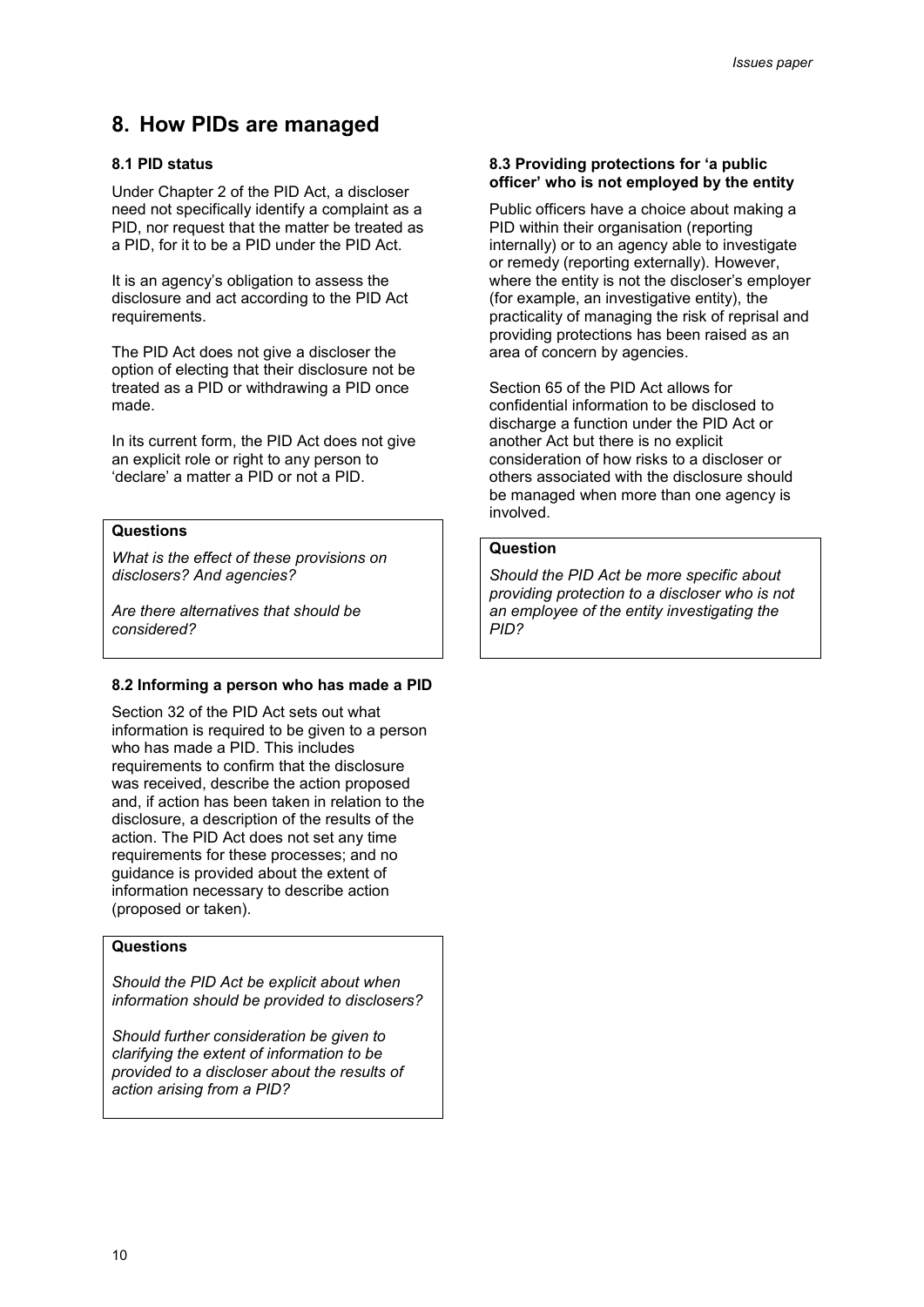#### **8.4 Obligations on public sector entities**

Part 2 of the PID Act sets out the responsibilities of 'public sector entities'. Section 28 requires chief executive officers (CEOs) to establish reasonable procedures for dealing with PIDs and to publish them on a public facing website.

While state government departments' compliance with this obligation is high, compliance is lower for local government and public service offices and statutory bodies.

The PID Standard establishes further obligations about how public sector entities must prepare for a PID and the actions to be taken when a PID is received.

Section 28(e) of the PID Act places an explicit obligation on CEOs to ensure officers are offered protection from reprisal by the entity or other public officers of the entity. There is no specific provision for providing protection for disclosers who are not public officers.

#### **Questions**

*Are the current requirements for each public sector entity to develop and publish their own PID policy valuable and appropriate?* 

*Are there alternatives that could be considered?* 

*Should further consideration be given to the extent of protections provided by the Act and responsibility for providing that protection?* 

#### **8.5 An entity with powers to investigate or remedy**

While s.28 of the PID Act requires a CEO to establish reasonable procedures for dealing with PIDs, the Act does not specifically address how investigative or remedy agencies must deal with PIDs.

Investigative agencies, when dealing with PIDs, have obligations under the PID Act (beyond s.28) as well as the duties set out in their own enabling legislation. For example, the *Crime and Corruption Act 2001* and the *Ombudsman Act 2001* include considerations for the protection of those helping with investigations.

#### **Questions**

*Are the current arrangements for 'investigate and remedy' agencies appropriate?* 

*What other options or improvements could be considered?* 

#### **8.6 Preserving confidentiality**

Section 65 of the PID Act sets out the requirements for preserving confidentiality. While confidentiality is considered an important element in discloser protection, it is not guaranteed by the PID Act. Section 65(3) sets out when a person may make a record of confidential information or disclose it to someone else.

Some areas of challenge for public sector entities and disclosers in relation to confidentiality are:

- applying the natural justice provisions under s.65 (5)(a)
- responding to requests for information from another entity (e.g. WorkCover) about confidential PID information.

### **Questions**

*Are the current arrangements for confidentiality adequate and appropriate?* 

*Are there improvements that could be considered?*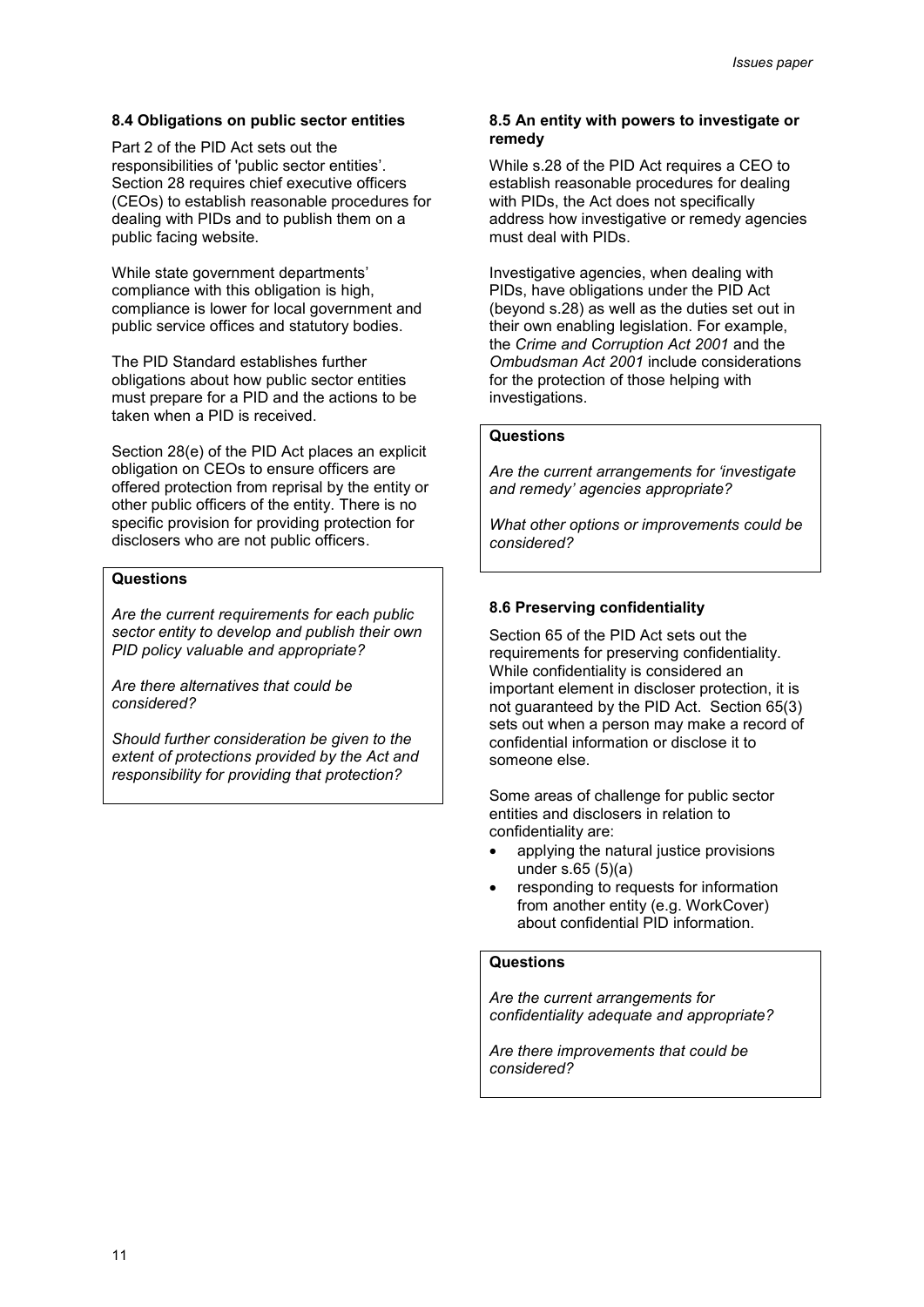# **9. Reprisal considerations**

A key feature of the PID Act is that it provides protection from reprisal for those who make disclosures, or help with PID investigations. Under s.12, a complaint about reprisal is a PID that can be made by any person.

Section 40 of the PID Act addresses reprisal and grounds for reprisal. A reprisal includes causing, or attempting or conspiring to cause, detriment to another person because, or in the belief that:

- the other person, or someone else has made, or intends to make a PID
- the other person or someone else is, has been, or intends to be involved in a proceeding under the PID Act against any person.

Section 41 makes a reprisal an offence that attracts a maximum penalty of 167 penalty units or two years imprisonment.

The PID Act Schedule 4 defines detriment to include:

- (a) personal injury or prejudice to safety; and
- (b) property damage or loss; and
- (c) intimidation or harassment; and
- (d) adverse discrimination, disadvantage or adverse treatment about career, profession, employment, trade or business; and
- (e) financial loss; and
- (f) damage to reputation, including, for example, personal, professional or business reputation.

Determining what constitutes reprisal action and how to appropriately deal with allegations of reprisal is a significant issue for public sector entities.

Queries have arisen about options for responding to claims of detrimental action (in connection with a PID) that could also be considered as a breach of another Act or standard.

While the PID Act creates a range of 'proper authorities' to receive PIDs, including PIDs about reprisal, it does not allocate specific responsibility for dealing with or responding to reprisals.

#### **Questions**

*Are the current arrangements for managing reprisal adequate and appropriate?* 

*What other options or improvements could be considered?*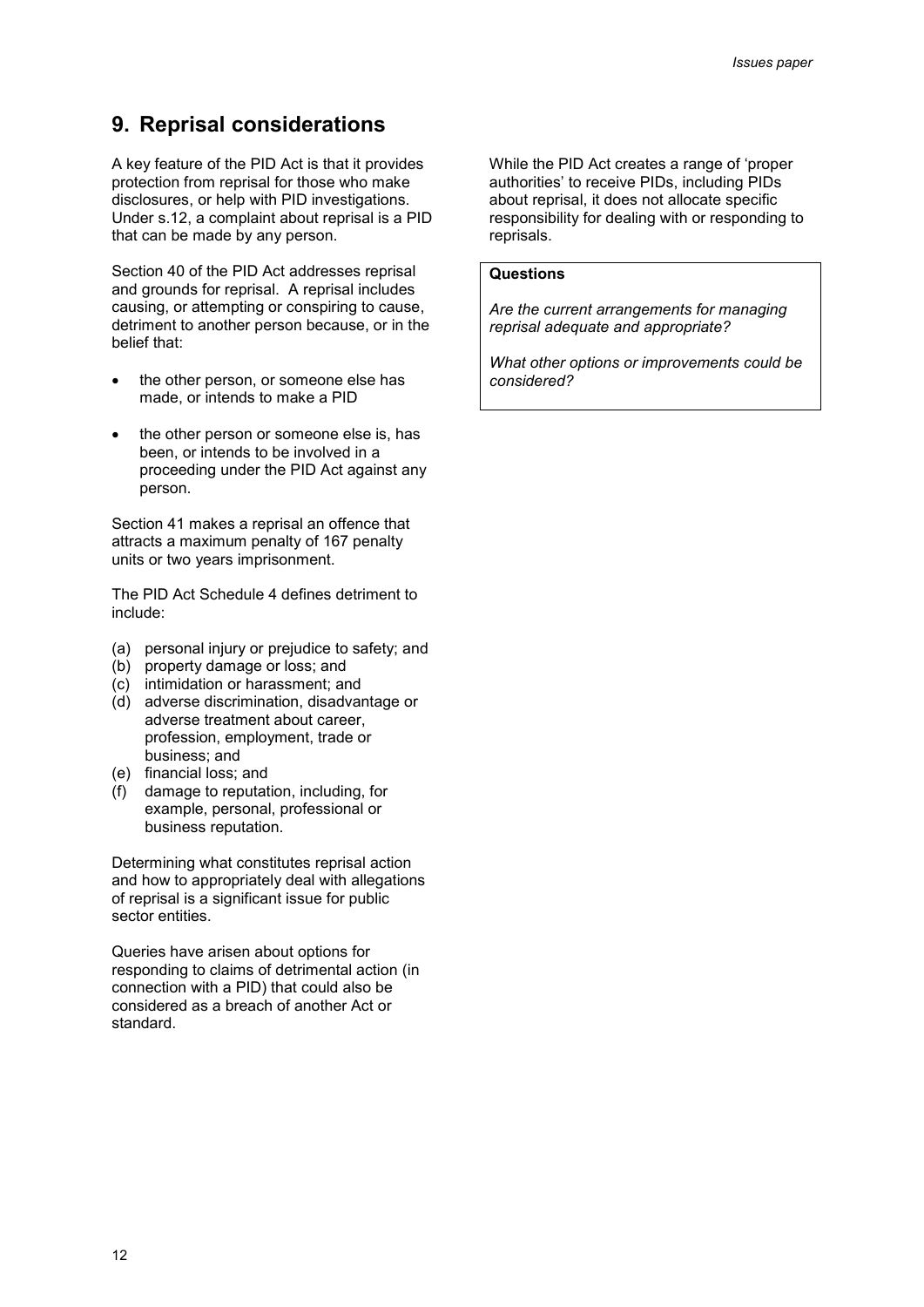# **10. Review rights**

Section 30(3) of the PID Act provides a specific review right for a discloser when an agency has decided not to investigate or deal with a PID. However, the Act is silent on review rights for dealing with other administrative decisions or actions about PIDs.

For example, a discloser may have a complaint about a decision to find a PID unsubstantiated or a complaint that actions taken by the agency in responding to a PID were not in accordance with the requirements of the PID Act, Standard or the agency's own PID policy.

# **Questions**

*Should the issue of review rights in the PID Act be further considered?* 

*Are there other options or improvements that could be considered?* 

# **11. Role and powers of the oversight agency**

Section 59 of the PID Act establishes the main functions of the oversight agency.

This includes:

- monitoring the management of PIDs
- reviewing the way entities deal with PIDs
- performing an educational and advisory role.

The Office of the Ombudsman has generally discharged this responsibility by:

- monitoring compliance with the PID Act and publishing PID statistics in its annual report
- reviewing complaints about how PID matters have been managed by public sector entities
- providing information resources about PIDs on its website, education for PID coordinators and advice in response to queries.

Apart from nominating the Ombudsman as the 'oversight agency', the PID Act provides no specific powers to the oversight agency. For example, there is no provision for the oversight agency to require an entity to act in a particular way in response to a PID.

#### **Questions**

*Are the functions of the oversight body appropriate?* 

*Should there be any requirement to audit and formally report about entities' compliance with PID Act requirements?* 

*Are there other improvements that could be considered?*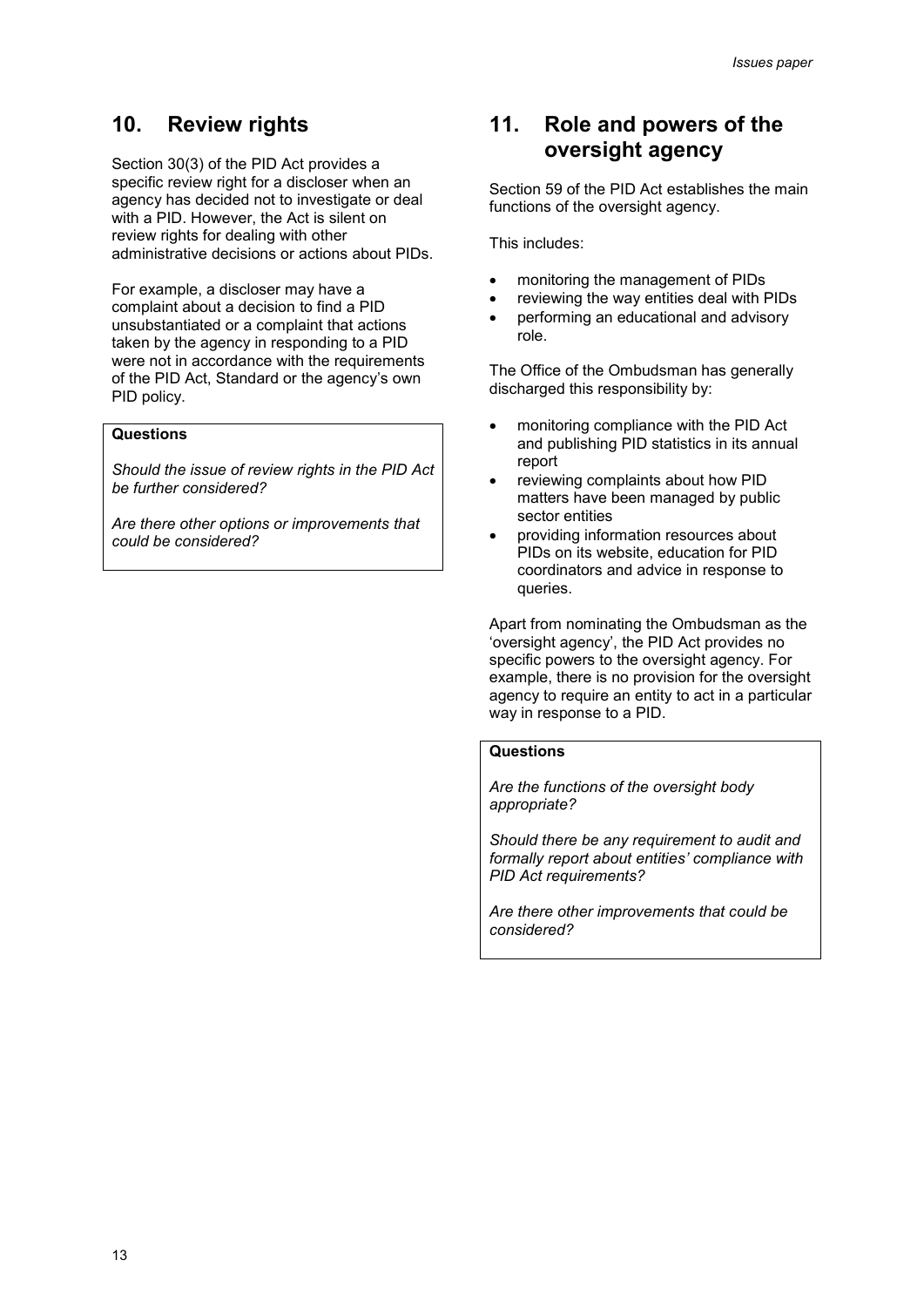# **12. Glossary**

| corrupt conduct      | see s.15 Crime and Corruption Act 2001                                                                                                                                                                                                                                                                               |
|----------------------|----------------------------------------------------------------------------------------------------------------------------------------------------------------------------------------------------------------------------------------------------------------------------------------------------------------------|
| discloser            | a person who makes a PID                                                                                                                                                                                                                                                                                             |
| maladministration    | see Schedule 4 Public Interest Disclosure Act 2010                                                                                                                                                                                                                                                                   |
| <b>PID</b>           | a Public Interest Disclosure                                                                                                                                                                                                                                                                                         |
| public sector entity | includes a department, a local government, a registered higher<br>education provider or TAFE Queensland, an entity established<br>under an Act or under State or local government authorisation for<br>a public, State or local government purpose<br>see s.6 of the PID Act for the complete meaning and exemptions |
| public officer       | an employee, member or officer of the entity                                                                                                                                                                                                                                                                         |
| subject officer      | the person about whom a PID is made                                                                                                                                                                                                                                                                                  |
| Ombudsman            | the Queensland Ombudsman, appointed under the Ombudsman<br>Act 2001                                                                                                                                                                                                                                                  |
| oversight agency     | the Office of the Queensland Ombudsman is the oversight agency<br>for the Public Interest Disclosure Act 2010                                                                                                                                                                                                        |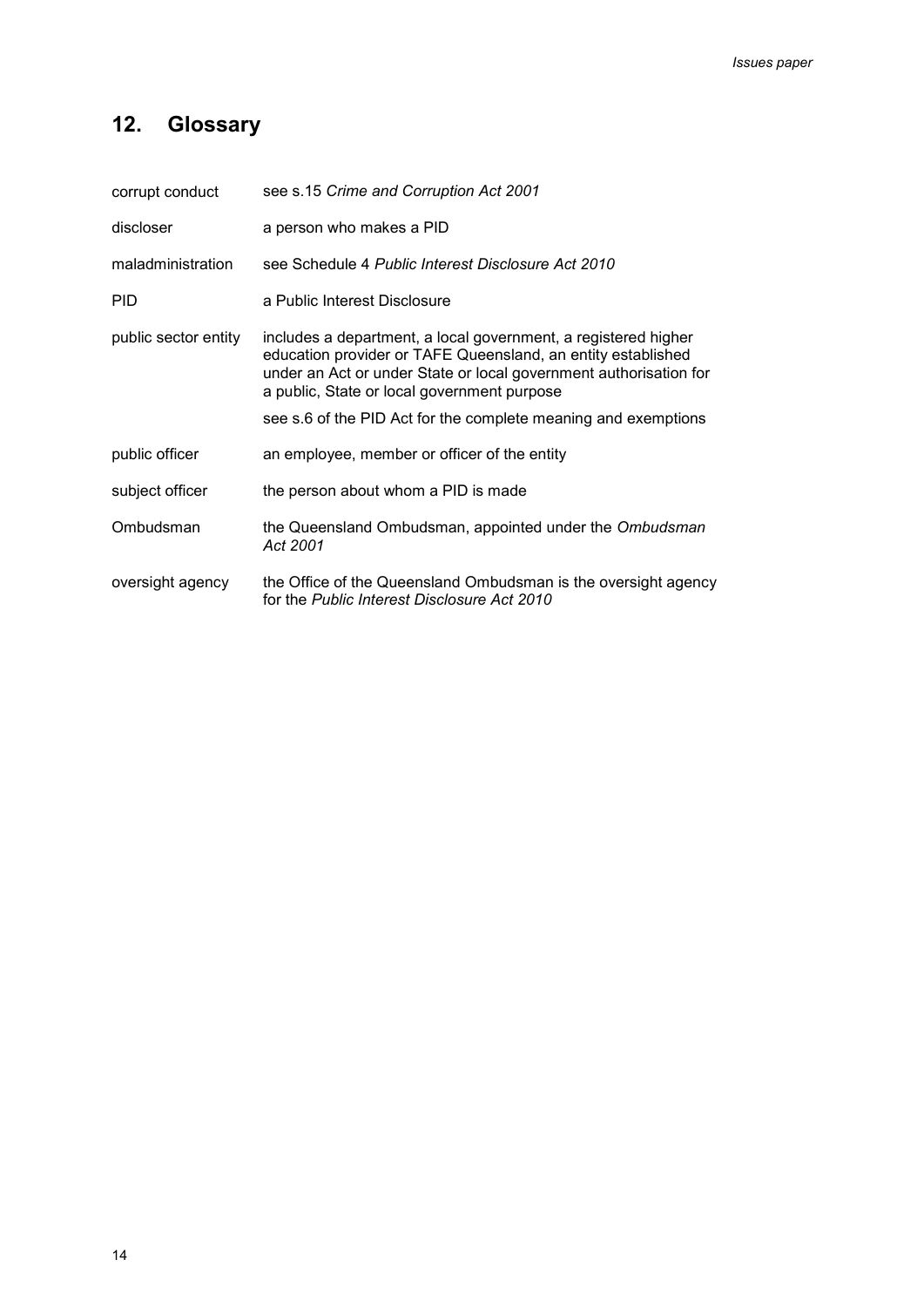# **Appendix 1 Fact sheet:** *What is a Public Interest Disclosure*

This factsheet (Public Interest Disclosures Facts – For Disclosers #1) and more information about PIDs is available at: [www.ombudsman.qld.gov.au](http://www.ombudsman.qld.gov.au/)

# What is a Public Interest Disclosure?

**An introduction to Public Interest Disclosures and the** *Public Interest Disclosure Act 2010*

### **What is a Public Interest Disclosure (PID)?**

A public interest disclosure (PID) is a disclosure in the public interest, of information about wrongdoing in the public sector. For an allegation to be considered a PID and attract the protections under the *Public Interest Disclosure Act 2010*, it must be:

- public interest information
- an appropriate disclosure
- made to a proper authority.

### **Why make a PID?**

Disclosures about wrongdoing in the public sector, by public sector workers and members of the public, help to uncover corruption and other misuses of public resources.

The PID Act encourages the disclosure of information about suspected wrongdoing in the public sector so that it can be properly evaluated and appropriately investigated. Disclosures are an important source of information to help public sector organisations address the wrongdoing and build better systems to reduce the risk in future. An effective system for making public interest disclosures helps to safeguard the integrity of the Queensland public sector.

#### **What can a PID be about?**

Only certain types of public interest information can be considered as a PID.

**Any person**, including a public sector officer, may disclose information about:

- a substantial and specific danger to the health or safety of a person with a disability
- a substantial and specific danger to the environment (as set out in the PID Act)
- reprisal action following a PID.

A **public sector officer** may also disclose information about:

- corrupt conduct by another person
- maladministration that adversely affects someone's interests in a substantial and specific way
- a substantial misuse of public resources
- a substantial and specific danger to public health or safety
- a substantial and specific danger to the environment.

If a disclosure is not a PID matter, it may still be in an important complaint. For more information about agencies that accept and investigate complaints, go to [www.ombudsman.qld.gov.au.](http://www.ombudsman.qld.gov.au/)

#### **What's an appropriate disclosure?**

An appropriate disclosure is where:

- the discloser honestly and reasonably believes the information provided tends to show the conduct or danger; or
- the information tends to show the conduct or danger regardless of the discloser's belief.

Information that 'tends to show' wrongdoing or danger must be more than a mere suspicion, there must be information that indicates or supports a view that the wrongdoing or danger has or will occur.

The discloser is not required to undertake any investigative action before making a PID. A disclosure may still be a PID even if the information turns out to be incorrect or unable to be substantiated provided the discloser had a genuine and reasonable belief that it did occur. This allows for genuine misinterpretations of information to fall within the scope of a PID.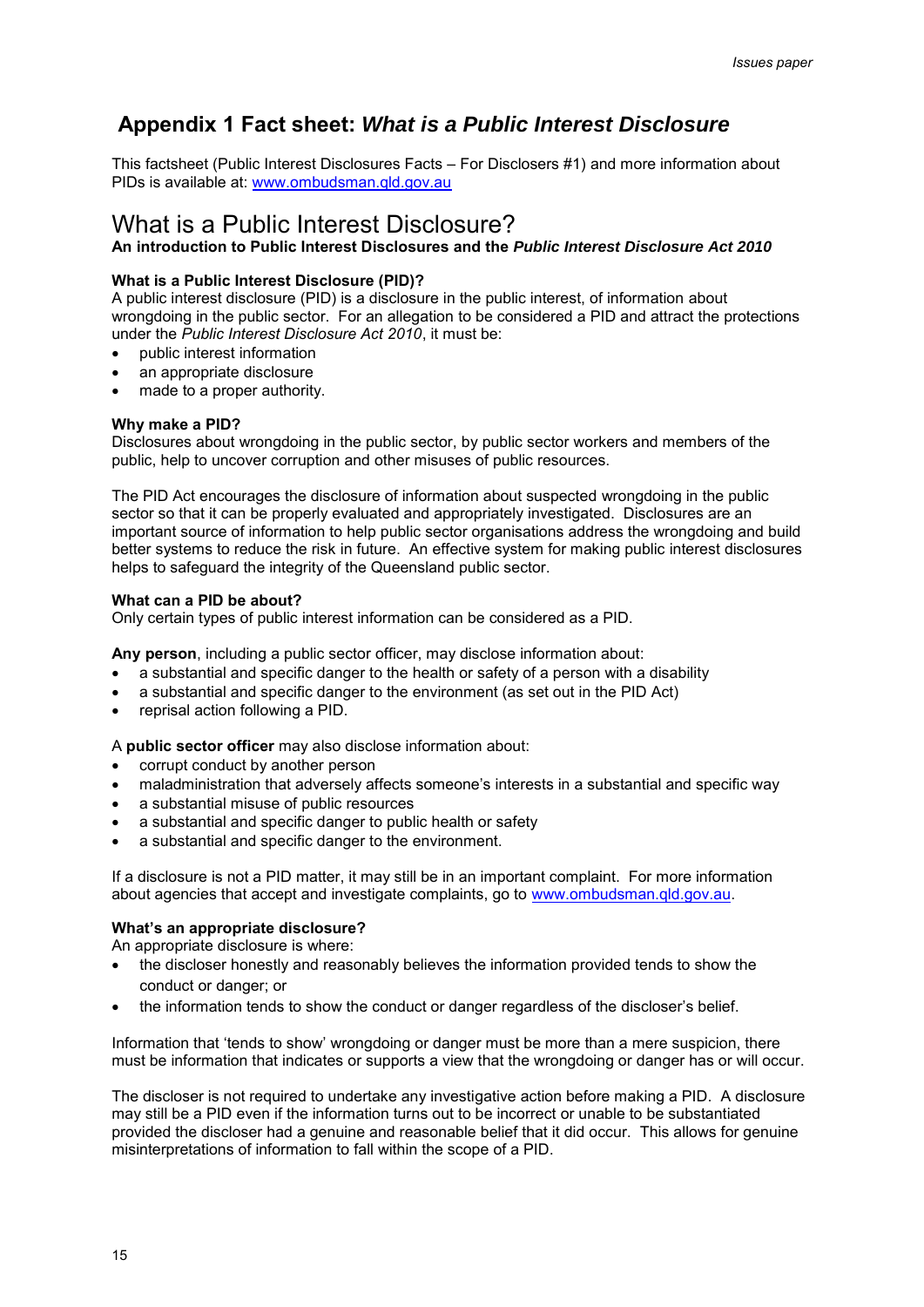#### **Who is a proper authority?**

Proper authorities are persons and organisations authorised under the PID Act to receive public interest disclosures.

Examples of proper authorities:

- The public sector organisation that is the subject of the PID. A public sector entity is a proper authority if the disclosure is about the conduct of that entity or its employees.
- An agency you believe has authority to investigate the matter. For example, the Crime and Corruption Commission is a proper authority for disclosures about corrupt conduct.
- The Chief Judicial Officer of a court or tribunal when the report is about suspected official misconduct or reprisal by judicial officers.
- A Member of the Legislative Assembly (an MP).

#### **What protection does the PID Act provide?**

Disclosers are entitled to reasonable information about the action taken as a result of the PID. This includes information about the action proposed and, if action is taken, the results of that action.

Reprisal against a discloser is an offence. The PID Act also makes the public sector entity vicariously liable if any of the entity's employees attempt or cause reprisal against a discloser (whether public officer or a member of the public). Public sector entity chief executive officers have specific obligations to ensure public officers who make a PID are supported and offered protection from reprisal.

If you are a public sector officer, you cannot be disciplined for the action of making a PID. However, a discloser's liability for their own conduct is not affected by the action of making a PID. Making a PID does not prevent reasonable management action unrelated to the PID.

The PID Act also provides that appropriate consideration be given to the interests of the person subject to a PID. Sometimes a PID is an honest but mistaken claim and it is important that all public sector officers are treated fairly.

#### **Confidentiality**

Strict confidentiality requirements apply to PIDs. Confidential PID information can be recorded or disclosed:

- to administer the PID Act or to discharge a function under another Act (for example, to investigate something disclosed by a PID)
- for a proceeding in a court or tribunal
- with the consent of the person the information relates to (or if the consent of the person cannot be reasonably obtained, if the information is unlikely to harm the interests of the person) or
- if it is essential under the principles of natural justice and reprisal is unlikely.

#### **A PID to a journalist**

Under the PID Act, a discloser may make a PID to a journalist if they have already made essentially the same disclosure to a public sector entity that is a 'proper authority' and:

- the entity has decided not to investigate or deal with the disclosure, or
- the entity investigated the disclosure but did not recommend taking any action, or
- the discloser was not notified within six months of making the disclosure whether or not the disclosure was to be investigated or dealt with.

#### **More information**

*Public Interest Disclosure Act 2010*  Thinking about blowing the whistle? Guides available for making, handling and managing public sector Public Interest Disclosures Other Queensland Ombudsman Public Interest Disclosure Facts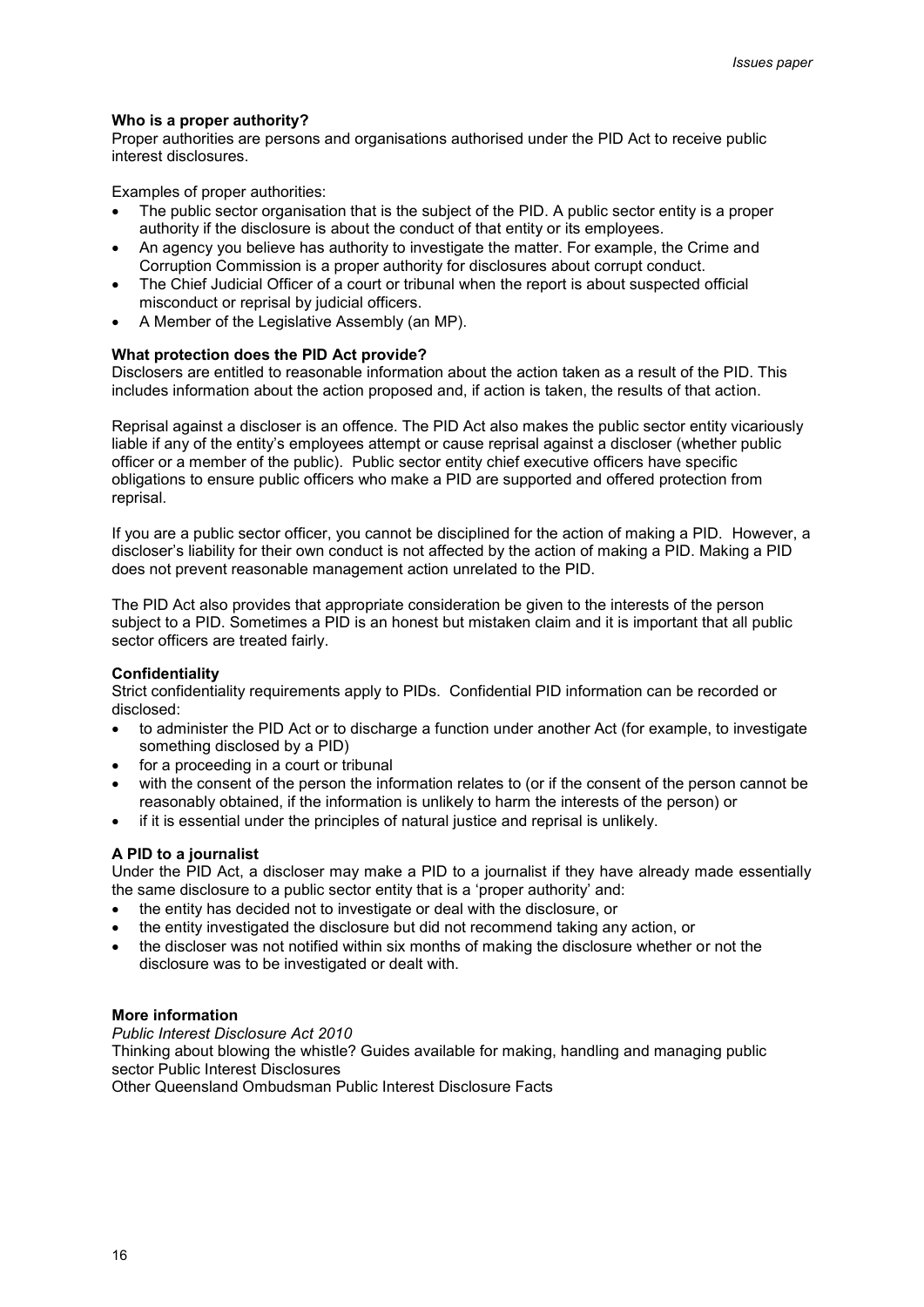# **Appendix 2 How to make a submission to the review of the** *Public Interest Disclosure Act 2010*

Individuals, groups and organisations are invited to make written submissions in response to the terms of reference and an issues paper for the review of the *Public Interest Disclosure Act 2010* (PID Act). Feedback, proposals and ideas generated from this process will inform the Queensland Ombudsman's review of the PID Act.

If you want to make a PID, or have a complaint about how an agency is currently dealing with a PID, you should contact the relevant proper authority or the Office of the Queensland Ombudsman for information about making a complaint. Current complaints or disclosures will not be dealt with in this review.

#### **What is a submission?**

A submission is feedback, comments, ideas or opinions about the operations of the PID Act submitted by an individual, group or organisation.

Submissions may:

- address all or some of the questions posed in the issues paper
- address other matters about the operations of the PID Act and PID Standard
- provide other information or commentary relevant to the objects of this review.

For example, a submission may be:

- short responses to some or all of the questions in the issues paper
- ideas and options for encouraging disclosures about wrongdoing in the public sector
- a proposal for improving an aspect of the PID Act
- examples of problems or challenges faced in applying the PID Act and suggestions for improvement
- a personal story about how the PID Act has affected you
- a formal or academic report about the process of managing public interest disclosures.

An individual, group or organisation may publish their own submission if they choose to do so (for example, publish information from their submission on their organisation's website).

#### **How the Ombudsman will use submissions**

The Ombudsman will use submissions to inform the review process, identify issues and contribute to the achievement of the objects of the review.

Material from submissions may be incorporated into review materials including documents, content for presentations, briefings, publications and reports about this review.

Submissions may be published, wholly or in part, on the Ombudsman's website [\(www.ombudsman.qld.gov.au\)](http://www.ombudsman.qld.gov.au/). The Ombudsman will determine which submissions, if any, will be published.

Where submissions, or material from submissions, are published, personal addresses and contact details will be redacted before publication. Signatures may also be redacted. Where the Ombudsman considers it appropriate, content of submissions may be redacted prior to publication. The Ombudsman will not publish offensive, insulting or defamatory comments or other content which is outside the terms of reference.

The Ombudsman will accept and consider submissions made in confidence. Content from such submissions will not be reproduced in publications about this review. Persons who want their submission treated in this way must clearly state this in their submission. Unless it is made clear that the submitter wants the submission to be treated in confidence, the content will be treated as public. Anonymous submissions will be treated as a submission made in confidence.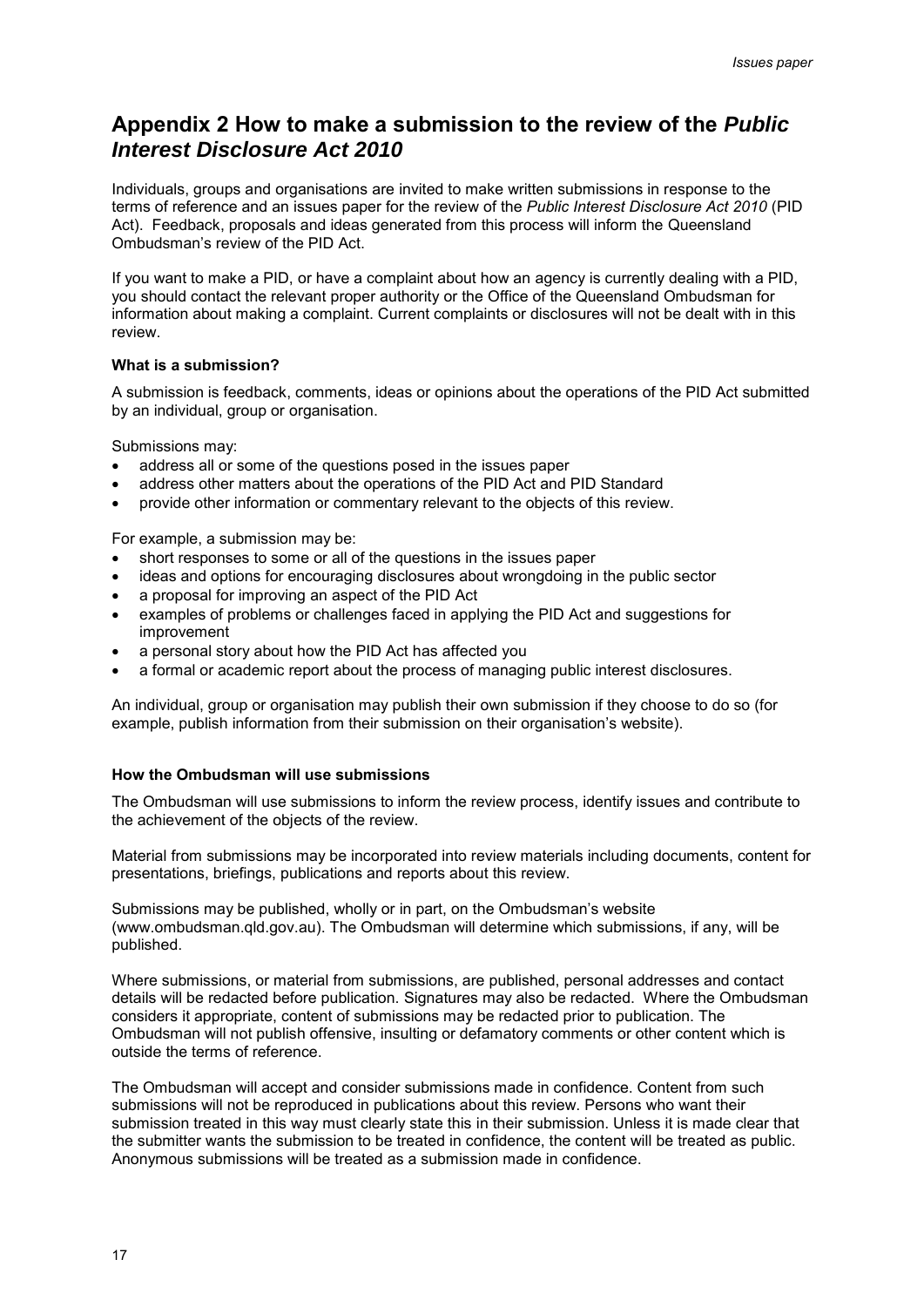The name of each person making a submission, other than those who made submissions in confidence, may be listed in the final report of the review which will be tabled in the Parliament.

Submissions (or information about their content) may also be provided in due course to a parliamentary committee that considers matters relating to the review.

Under the General Retention and Disposal Schedule for Administrative Records (QDAN 249 v.7) submissions are considered to be permanent public records and will be archived according to the *Public Records Act 2002*.

All submissions to this review may be subject to disclosure under the *Right to Information Act 2009*  (Qld). Access applications for submissions, including those for which confidentiality has been requested, will be determined in accordance with that Act.

#### **Lodging a submission for consideration in the review**

There is no required format for a written submission.

It would be appreciated if each submission had a covering letter identifying the name of the submitter (or group or organisation ) and providing contact details (including the name of a contact person if the submission is from a group or an organisation); and, if relevant, a clear statement about any request for confidentiality.

Please do not forward material to the review that you are not the copyright owner of (for example, newspaper articles). If you intend to rely on information in your submission that is not your own work, please provide a reference or link to such material in your submission.

#### *Electronic submissions*

Where possible, the Office would appreciate electronic documents suited to printing in an A4 size in PDF format. Other electronic formats such as Word or Excel, will also be accepted. Do not send password protected files.

If we have any difficulty in accessing a document you have provided, we will contact you and seek to make alternative arrangements to receive your submission. All submissions received by email will be acknowledged with a reply email.

Email electronic submissions to: [PIDreview@ombudsman.qld.gov.au](mailto:PIDreview@ombudsman.qld.gov.au)

#### *Hard copy submissions*

Where possible, A4 format documents are preferred. All hard copy documents submitted will be scanned electronically. Original documents should not be provided as submissions will not be returned to submitters. All hard copy submissions received will be acknowledged by letter.

Mail hard copy submissions to: PID Act Review - Office of the Queensland Ombudsman GPO Box 3314 BRISBANE QLD 4001

#### *Assistance*

If you are unable to make a submission in writing, contact the Office of the Queensland Ombudsman (email [PIDreview@ombudsman.qld.gov.au](mailto:PIDreview@ombudsman.qld.gov.au) or call 07 3005 7000, or, if outside Brisbane, call 1800 068 908) for information about how we can help you. If you need a translator, call 131 450. If you are deaf, or have a hearing or speech impairment: contact us through the [National Relay Service.](http://relayservice.gov.au/support/training/nrs-call-numbers/) For more information, visit: [www.relayservice.gov.au](http://www.relayservice.gov.au/)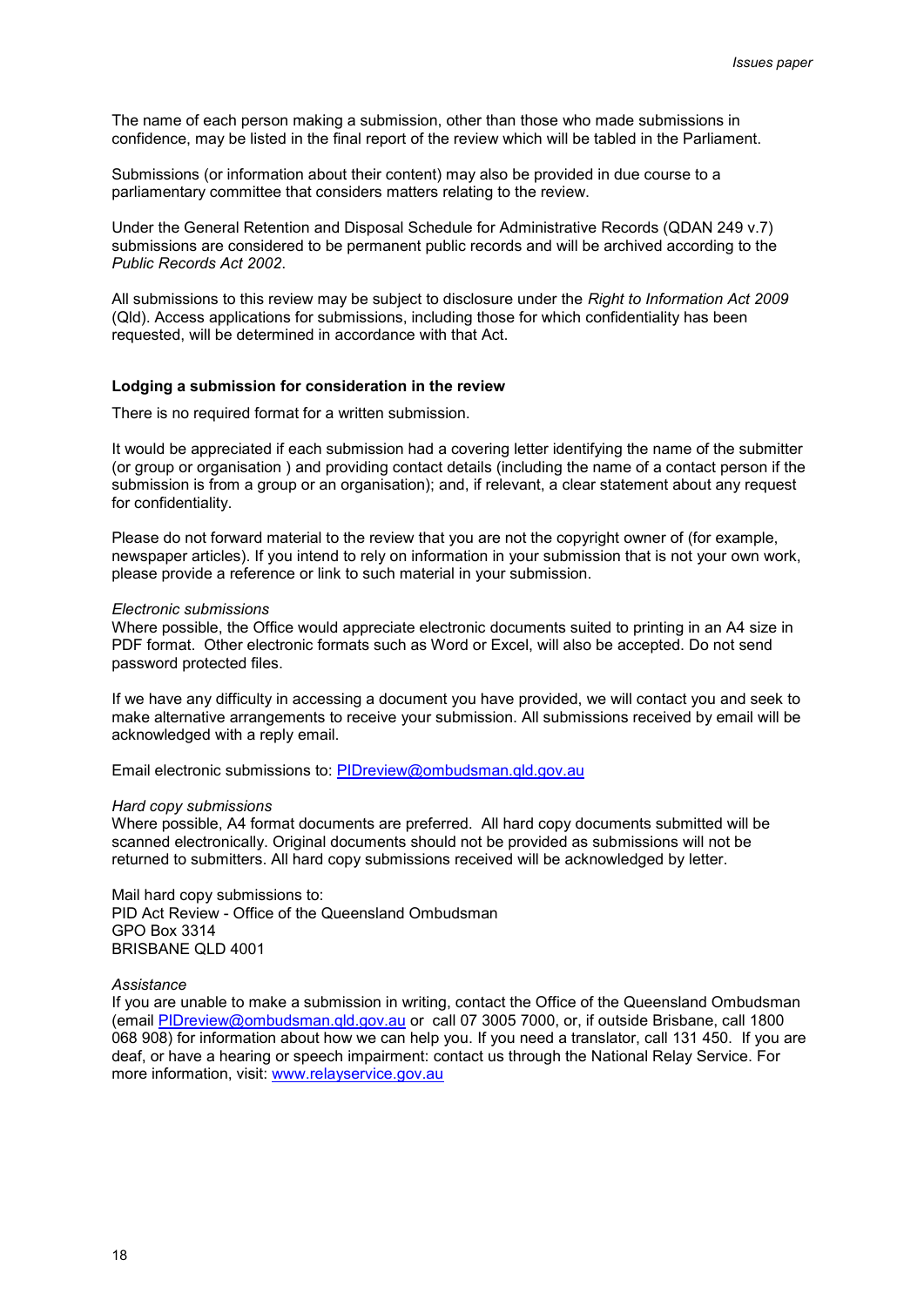# **Appendix 3 Consultation questions**

# *5. The main objects of the PID Act*

Do the objects of the PID Act remain valid?

Are there other ways of promoting the disclosure of wrongdoing and providing protection to disclosers that should be considered?

Has the PID Act been effective in promoting public interest disclosures?

Are the PID Act provisions for assessment and investigation appropriate or should other options be considered?

Are the PID Act provisions for protecting the interests of disclosers and subject officers adequate and appropriate? What alternatives might be considered?

Are the PID Act provisions for protection against reprisal effective? What works well in the current arrangements? What opportunities are there for improvement?

### *6. Who can make PIDs and what they are about*

### **6.1 Two different types of disclosers**

What is the effect of including two categories of disclosers ('any person' and 'public officer') in the PID Act? Are these provisions appropriate? Are there benefits in continuing this arrangement?

Are there other options that should be considered?

#### **6.2 PID reporting by any person**

What is the value of including disclosures about the health and safety of a person with a disability and the environment in the PID framework?

Are there other more appropriate ways to provide support and protection to persons (not public officers) who make disclosures about these issues?

### **6.3 Meaning of 'substantial and specific'**

Should the PID Act provide more guidance or examples about the meaning of 'substantial and specific'? Are there alternatives to the use of the words 'substantial and specific'?

#### **6.4 Dealing with public officer complaints about matters that are substantially workplace complaints or grievances**

Should consideration be given to adding a public interest test for disclosures by public officers that are substantially workplace complaints?

#### **6.5 Public officers reporting role-related PIDs**

Should the PID Act be made more explicit about disclosures made in the normal course of a public officer's duties?

Should there be further consideration about how role-related PIDs should be managed?

#### **6.6 Changes to employment arrangements for public officers**

Should the PID Act definition of 'public officer' be widened to include volunteers and contractors? Should further consideration be given to clarifying the application of the 'public officer' definition?

#### **6.7 Post-employment considerations for public officers**

Should the PID Act be more explicit about how disclosures by former public officers should be managed?

# *7. How PIDs are made*

#### **7.1 Who can receive a PID**

What is the impact of this wide range of options for disclosing a PID? What are the advantages? What are the disadvantages?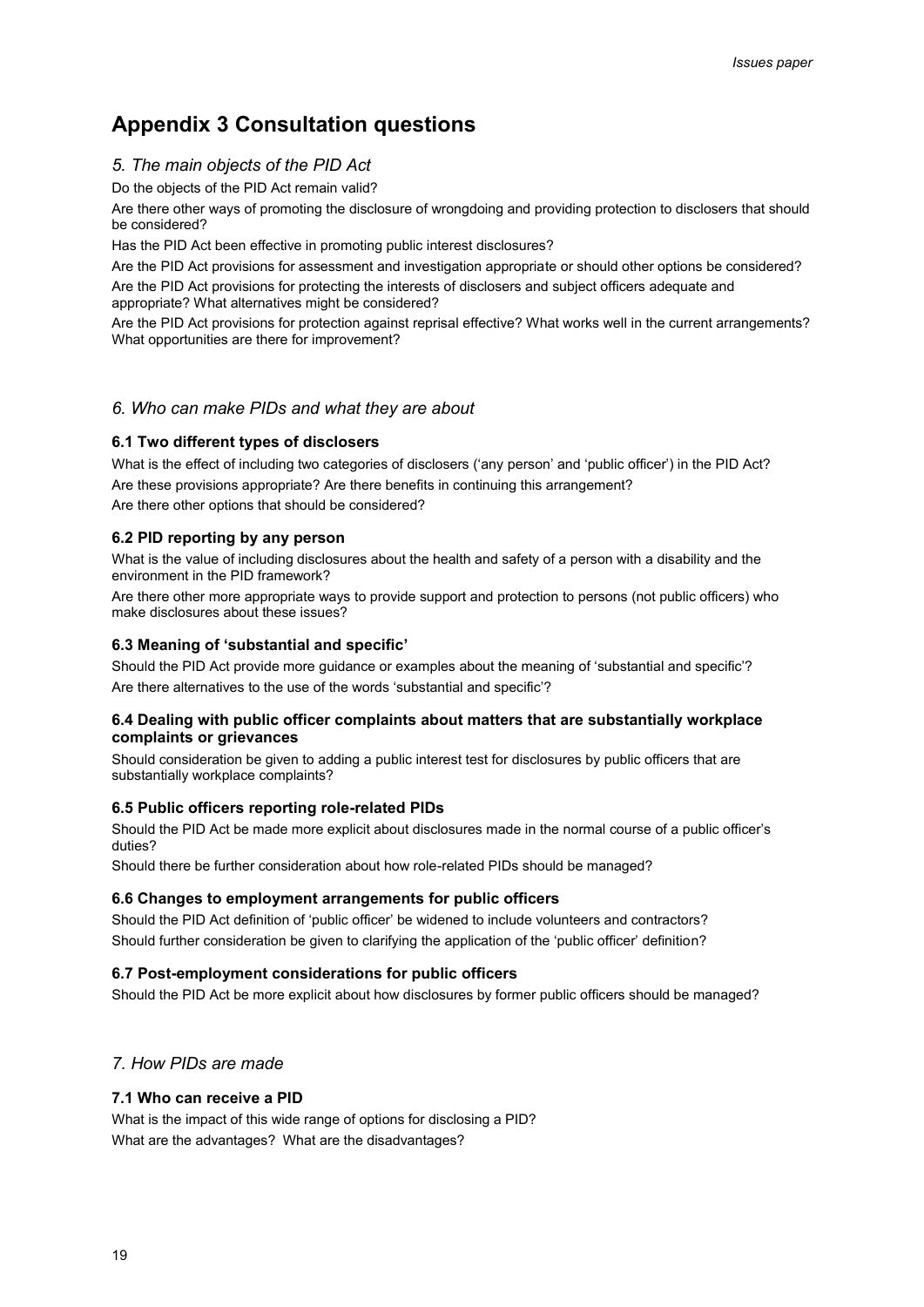#### **7.2 Multiple pathways for reporting**

What is the impact of having multiple reporting pathways? Is this encouraging disclosures? Are there options for improving how internal and external reporting arrangements work?

#### **7.3 PIDs to journalist**

How has this option been used? Are there alternatives that should be considered?

#### *8. How PIDs are managed*

#### **8.1 PID status**

What is the effect of these provisions on disclosers? And agencies? Are there alternatives that should be considered?

#### **8.2 Informing a person who has made a PID**

Should the PID Act be explicit about when information should be provided to disclosers? Should further consideration be given to clarifying the extent of information to be provided to a discloser about the results of action arising from a PID?

#### **8.3 Providing protections for 'a public officer' who is not employed by the entity**

Should the PID Act be more specific about providing protection to a discloser who is not an employee of the entity investigating the PID?

#### **8.4 Obligations on public sector entities**

Are the current requirements for each public sector entity to develop and publish their own PID policy valuable and appropriate?

Are there alternatives that could be considered?

Should further consideration be given to the extent of protections provided by the Act and responsibility for providing that protection?

#### **8.5 An entity with powers to investigate or remedy**

Are the current arrangements for 'investigate and remedy' agencies appropriate? What other options or improvements could be considered?

#### **8.6 Preserving confidentiality**

Are the current arrangements for confidentiality adequate and appropriate? Are there improvements that could be considered?

#### *9. Reprisal considerations*

Are the current arrangements for managing reprisal adequate and appropriate? What other options or improvements could be considered?

#### *10. Review rights*

Should the issue of review rights in the PID Act be further considered? Are there other options or improvements that could be considered?

#### *11. Role and powers of the oversight agency*

Are the functions of the oversight body appropriate?

Should there be any requirement to audit and formally report about entities' compliance with PID Act requirements?

Are there other improvements that could be considered?